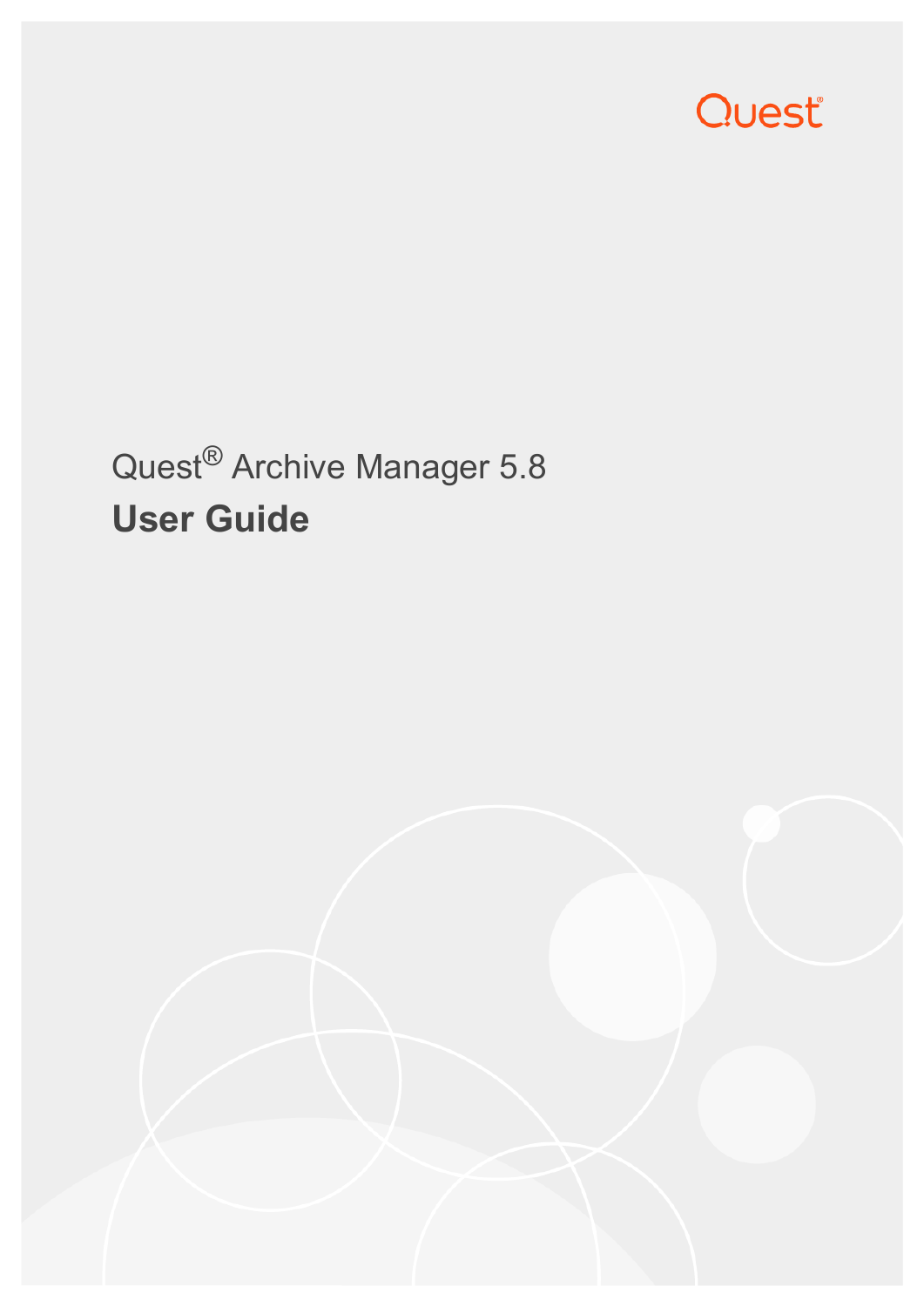#### **© 2020 Quest Software Inc.**

#### **ALL RIGHTS RESERVED.**

This guide contains proprietary information protected by copyright. The software described in this guide is furnished under a software license or nondisclosure agreement. This software may be used or copied only in accordance with the terms of the applicable agreement. No part of this guide may be reproduced or transmitted in any form or by any means, electronic or mechanical, including photocopying and recording for any purpose other than the purchaser's personal use without the written permission of Quest Software Inc.

The information in this document is provided in connection with Quest Software products. No license, express or implied, by estoppel or otherwise, to any intellectual property right is granted by this document or in connection with the sale of Quest<br>Software products. EXCEPT AS SET FORTH IN THE TERMS AND CONDITIONS AS SPECIFIED IN THE LICENSE<br>A EXPRESS, IMPLIED OR STATUTORY WARRANTY RELATING TO ITS PRODUCTS INCLUDING, BUT NOT LIMITED TO, THE IMPLIED WARRANTY OF MERCHANTABILITY, FITNESS FOR A PARTICULAR PURPOSE, OR NON-INFRINGEMENT. IN NO EVENT SHALL QUEST SOFTWARE BE LIABLE FOR ANY DIRECT, INDIRECT, CONSEQUENTIAL, PUNITIVE, SPECIAL OR INCIDENTAL DAMAGES (INCLUDING, WITHOUT LIMITATION, DAMAGES FOR LOSS OF PROFITS, BUSINESS<br>INTERRUPTION OR LOSS OF INFORMATION) ARISING OUT OF THE USE OR INABILITY TO USE THIS DOCUMENT, EVEN IF QUEST SOFTWARE HAS BEEN ADVISED OF THE POSSIBILITY OF SUCH DAMAGES. Quest Software makes no representations or warranties with respect to the accuracy or completeness of the contents of this document and reserves the right to make changes to specifications and product descriptions at any time without notice. Quest Software does not make any commitment to update the information contained in this document.

If you have any questions regarding your potential use of this material, contact:

Quest Software Inc. Attn: LEGAL Dept. 4 Polaris Way Aliso Viejo, CA 92656

Refer to our website [\(www.quest.com](http://www.quest.com)) for regional and international office information.

#### **Patents**

Quest Software is proud of our advanced technology. Patents and pending patents may apply to this product. For the most current information about applicable patents for this product, please visit our website at www.quest.com/legal.

#### **Trademarks**

Quest Software, Quest, and the Quest logo are trademarks and registered trademarks of Quest Software Inc. in the U.S.A. and other countries. For a complete list of Quest Software trademarks, please visit our website at [www.quest.com/legal](http://www.quest.com/legal). All other trademarks, servicemarks, registered trademarks, and registered servicemarks are the property of their respective owners.

#### **Legend**

**CAUTION: A CAUTION icon indicates potential damage to hardware or loss of data if instructions are not followed.** ţ

**IMPORTANT**, **NOTE**, **TIP**, **MOBILE**, or **VIDEO:** An information icon indicates supporting information.i

Archive Manager User Guide Updated - March 2020 Software Version - 5.8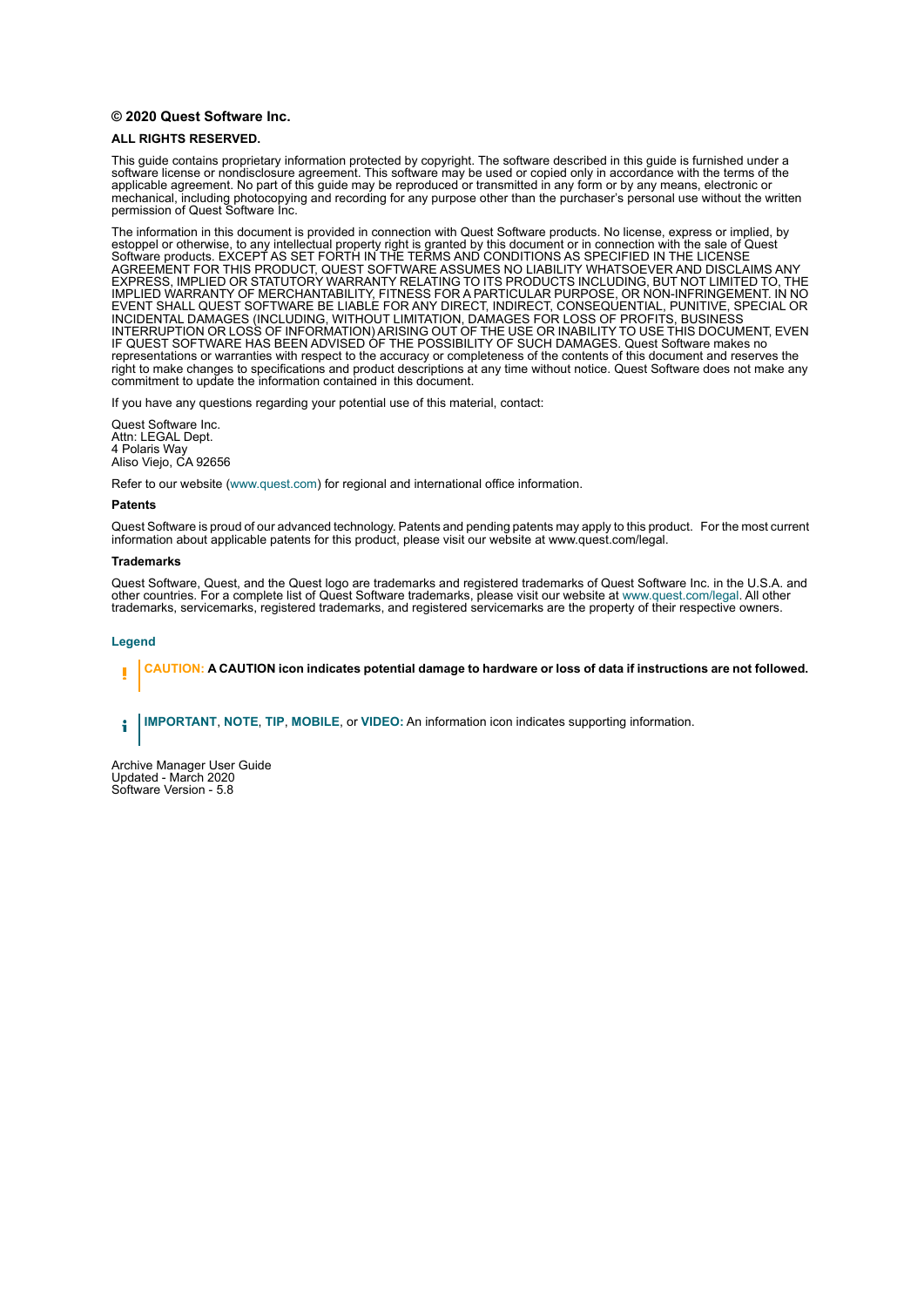## **Contents**

| Reconstructing messages using the Archive Manager Outlook Form 24          |  |
|----------------------------------------------------------------------------|--|
| Reconstructing stubbed messages with Windows Authentication 24             |  |
|                                                                            |  |
| Opening stubbed messages from a shared folder 25                           |  |
| Reconstructing messages using Outlook Web App (OWA) reconstruction tool 25 |  |
|                                                                            |  |
|                                                                            |  |
|                                                                            |  |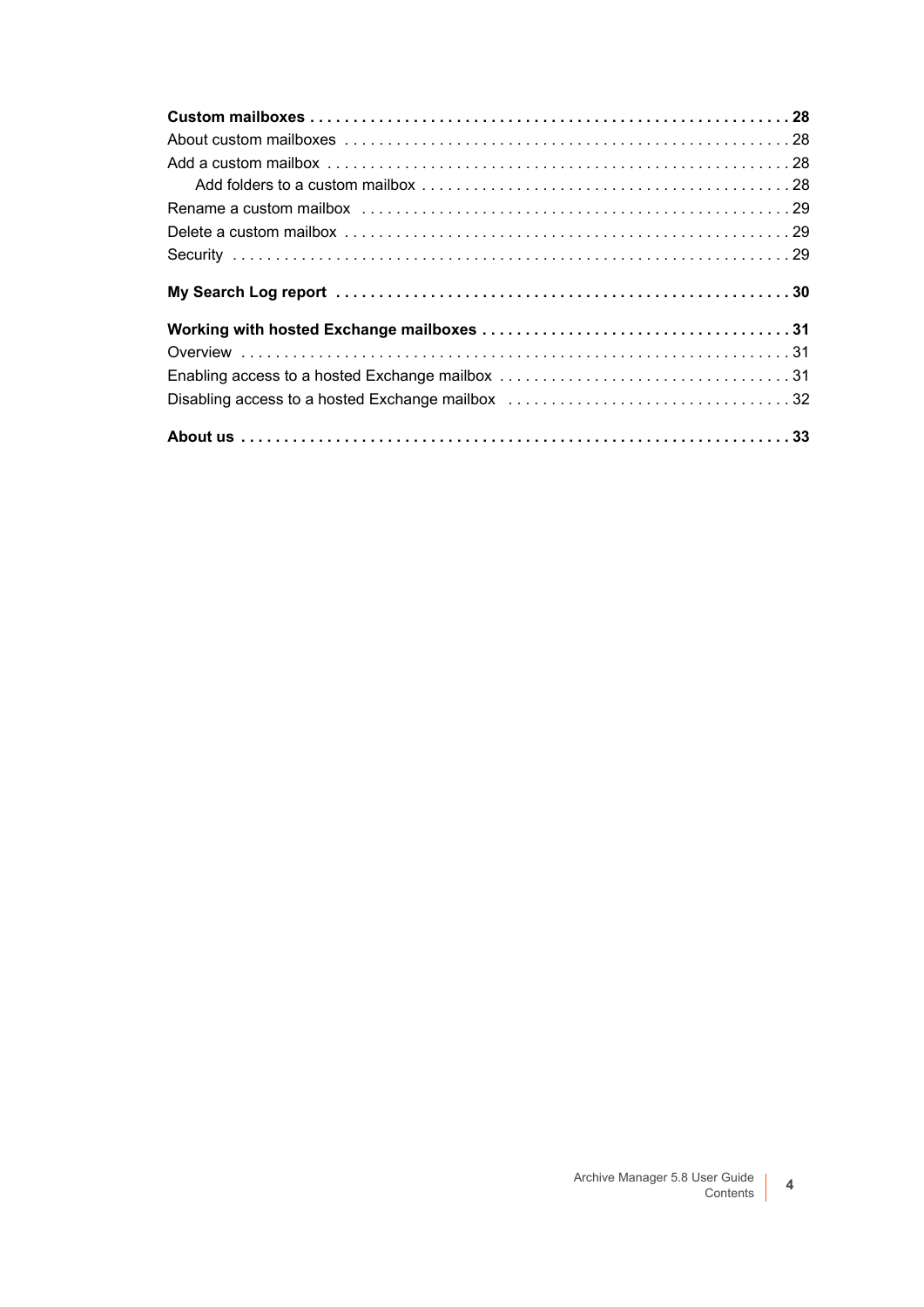# **Getting started with Archive Manager**

- <span id="page-4-0"></span>**•** [Introduction](#page-4-1)
- **•** [How do I?](#page-5-0)
- **•** [Accessing your archive from a mobile device](#page-6-1)

# <span id="page-4-1"></span>**Introduction**

Archive Manager's main screen display appears when you log in. These tabs are contained in the left sidebar of the screen:

- **Standard Mailboxes:** Typically this will be the Mailbox that corresponds to your email address. If you have access to other users' Mailboxes, they will also appear in the list. For example, the mailboxes that have been delegated to you will show up with a [delegated] icon. See the [Standard mailboxes](#page-25-2) section for more information.
- **Custom Mailboxes:** You can use custom Mailboxes to group related messages together. See the [Custom](#page-27-4)  [mailboxes](#page-27-4) section for more information.
	- **TIP:** A Show More link will appear under the mailbox list if there are more items to load. To quickly i find a mailbox, search by the mailbox name with the search box above the mailbox list.
- **Saved Searches:** Your saved searches will appear in this tab where you can execute a search by clicking the title of the saved search. See the [Saving and reusing searches](#page-14-4) section for more information.
- **TIP:** To collapse (hide) or expand (un-hide) the entire sidebar, click the hamburger menu in the top left corner i of the screen.

The **Email Search** area, to the right of the sidebar, contains an Email Search form where most of your searches take place, and where the results of your searches and reports are displayed. See the [Searching email](#page-7-3) section for more information.

These options are provided by the drop down menu in the top right corner of the screen:

- **Administration**: Redirects you to the Administration Website. Refer to the Administration Guide for more information.
- **My Search Log**: By default, users are granted the **User** security role. In this case, they will only see the **My Search Log** report. Other reports are available in the Administration Website depending upon your access permissions. See the [My Search Log report](#page-29-1) section for more information.
- **Change Password**: You can change your Archive Manager password in this area for users created in Archive Manager. The Active Directory Connector will overwrite Archive Manager when populating password data from the mail server.

**NOTE:** The **Change Password** option is not visible when you access from a mobile device.i I

- **Help**: Opens the online Archive Manager documentation.
- **Logout**: Logs out of your account.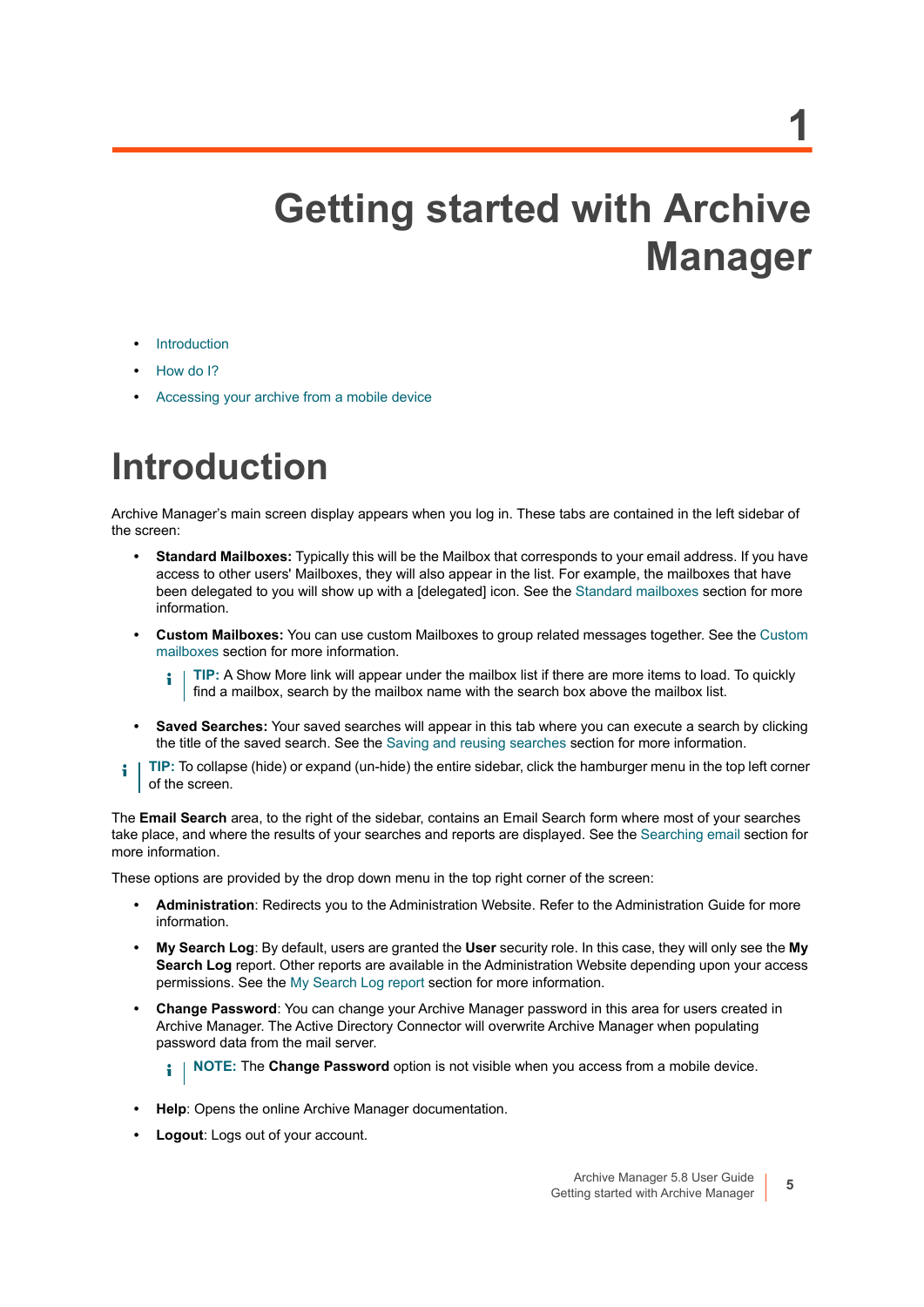# <span id="page-5-0"></span>**How do I?**

This section guides you through some of the common functions that you might want to use within Archive Manager and is intended to help you become familiar with some of the ways that it can be used.

- **•** [Do an investigation](#page-5-1)
- **•** [Find someone I've communicated with](#page-5-2)
- **•** [Share my mailbox with other users](#page-5-3)
- **•** [Find an attachment](#page-6-0)

## <span id="page-5-1"></span>**Do an investigation**

Archive Manager is ideal for you if you need to sift through email as part of an investigation: in the Email Search area, you can simply enter your required search criteria and Archive Manager will list all the matching messages and/or attachments.

With Archive Manager you can search the full text of emails and attachments, or restrict searches to specific fields. Tags and comments related to a specific investigation or project are able to be assigned to messages to further refine investigations.

## <span id="page-5-2"></span>**Find someone I've communicated with**

You can search for a person or email address, and Archive Manager will display all the messages sent to, from, or to and from that person.

### *Getting Started:*

Select **To or From** from the drop down list to the left of the search box. For detailed information see the [To or From](#page-12-1) section of this guide.

### <span id="page-5-4"></span><span id="page-5-3"></span>**Share my mailbox with other users**

#### *To give or remove another user access to your mailbox:*

In the left sidebar of the screen, hover over the mailbox name, a more options icon [...] will appear to the right of the mailbox name. Click the icon […] and select **Security** to display the **Assign Mailbox Security** dialog box.

**NOTE:** You must have proper permissions to assign or remove user access, otherwise the **Security** ÷ option will be unavailable.

2 To give access to another user, search for and click the user name you wish to have access to your mailbox in the **Unassigned Users** column. The user moves to the column on the right.

To remove another user's access, search for and click the user name you wish to remove his or her access to your mailbox in the **Assigned Users** column. The user moves to the column on the left.

3 **Click OK** to close the dialog box.

Next time the user(s) you selected logs in to Archive Manager, or refreshes their screen if already signed in, your Mailbox will be or no longer visible in their Standard Mailboxes list.

**NOTE:** Security can be added only to a complete Mailbox. It is not possible to give other users access to a single folder within your Mailbox.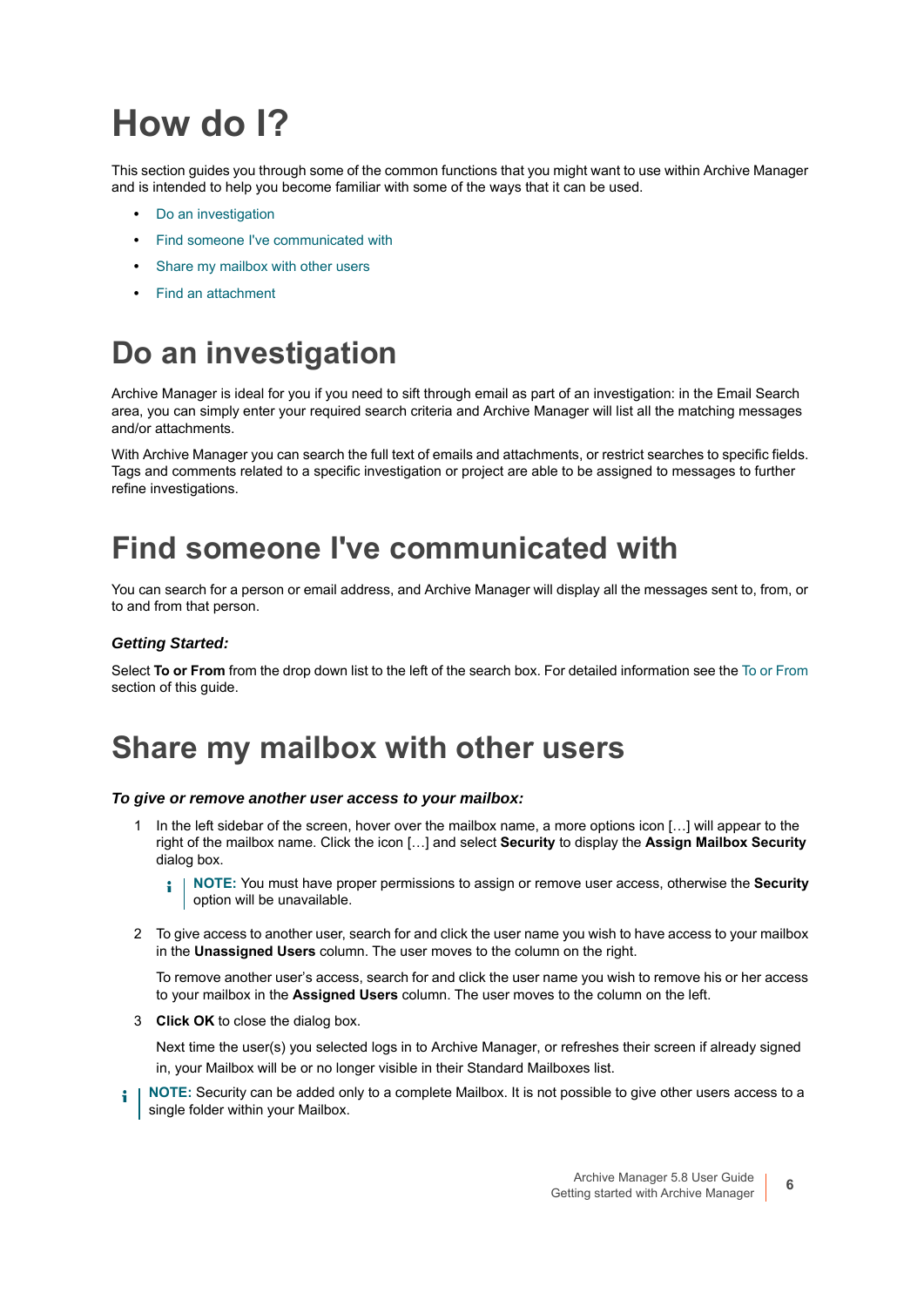## <span id="page-6-0"></span>**Find an attachment**

Archive Manager provides the capability of searching for an attachment, as well as text contained within an attachment, then displaying all the messages that contain the attachment, or all the attachments that contain your specified text.

### *Getting Started:*

To search for an attachment, select **Attachments** from the drop down list to the left of the search box.

To search for text contained within an attachment, select **Keyword** from the drop down list to the left of the search box, and after the search, select the **Attachments** tab on the result page. Your search can be further refined using the other fields in the drop down list if necessary. For more information see the [Attachments](#page-13-3) section of this guide.

# <span id="page-6-1"></span>**Accessing your archive from a mobile device**

The website automatically detects mobile device users, and redirects them to the mobile version of the website by their screen resolution.

Archive Manager supports mobile devices running either of the following browsers:

- **•** Android browsers
- **•** Safari Mobile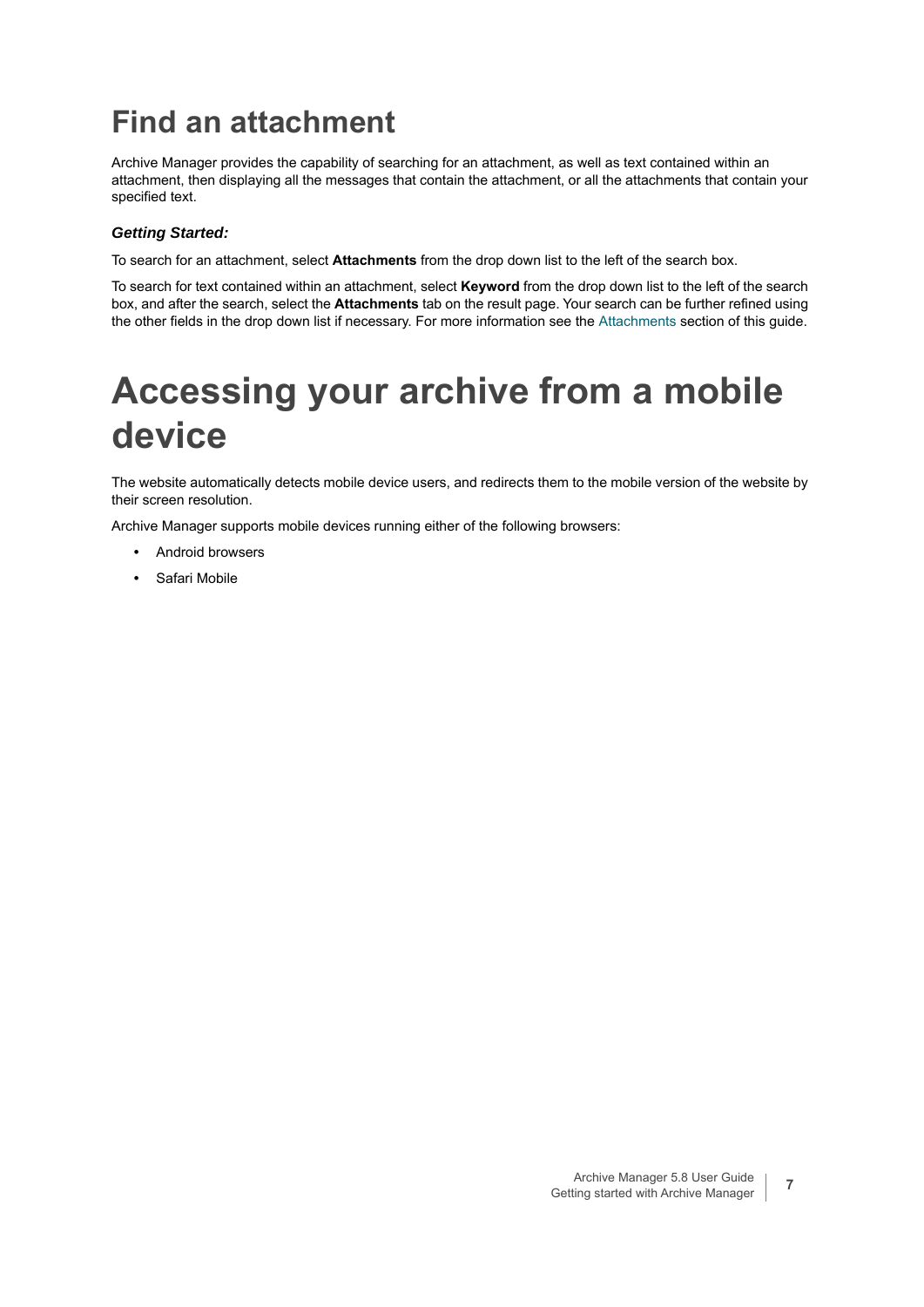# <span id="page-7-3"></span>**Searching email**

- <span id="page-7-0"></span>**•** [The Email Search form](#page-7-1)
- **•** [Advanced search](#page-9-0)
- **•** [Search criteria fields](#page-10-0)
- **•** [Viewing your search results](#page-14-0)
- **•** [Saving and reusing searches](#page-14-1)

# <span id="page-7-1"></span>**The Email Search form**

The **Email Search** form lets you perform detailed and flexible searches. A search is defined, and can be further refined, by the search criteria you specify with two drop down lists on the left and right sides of the search box: The one to the left of the search box defines the search fields including Keyword, To or From, Date Range, Attachments, and Tags; the other one, to the right of the search box, defines the search scope: you can search a specific mailbox, a specific folder or subfolder within a mailbox, or all mailboxes.

**NOTE:** Since actual eDiscovery runs are often needed under rush circumstances, you might want to try one ÷. or more practice eDiscovery runs during non-critical times to familiarize yourself with the tool and its baseline times, and just to become comfortable with the process.

For Exchange systems, Archive Manager indexes all the meaningful fields of non-email items as if they were parts of a message body, to make them available to text searches. These non-email item types include:

- **•** calendar appointments
- **•** personal appointments
- **•** meeting invitations
- **•** tasks
- **•** task requests
- **•** sticky notes
- **•** contacts
- **•** personal distribution lists

For GroupWise systems, public messages, private messages, and calendar items are indexed.

A simple text search may therefore return these non-email items if the search string occurs in those items as part of a meeting location, appointment time, contact company name, etc.

## <span id="page-7-2"></span>**Search controls**

The following sections describe the search controls for Archive Manager.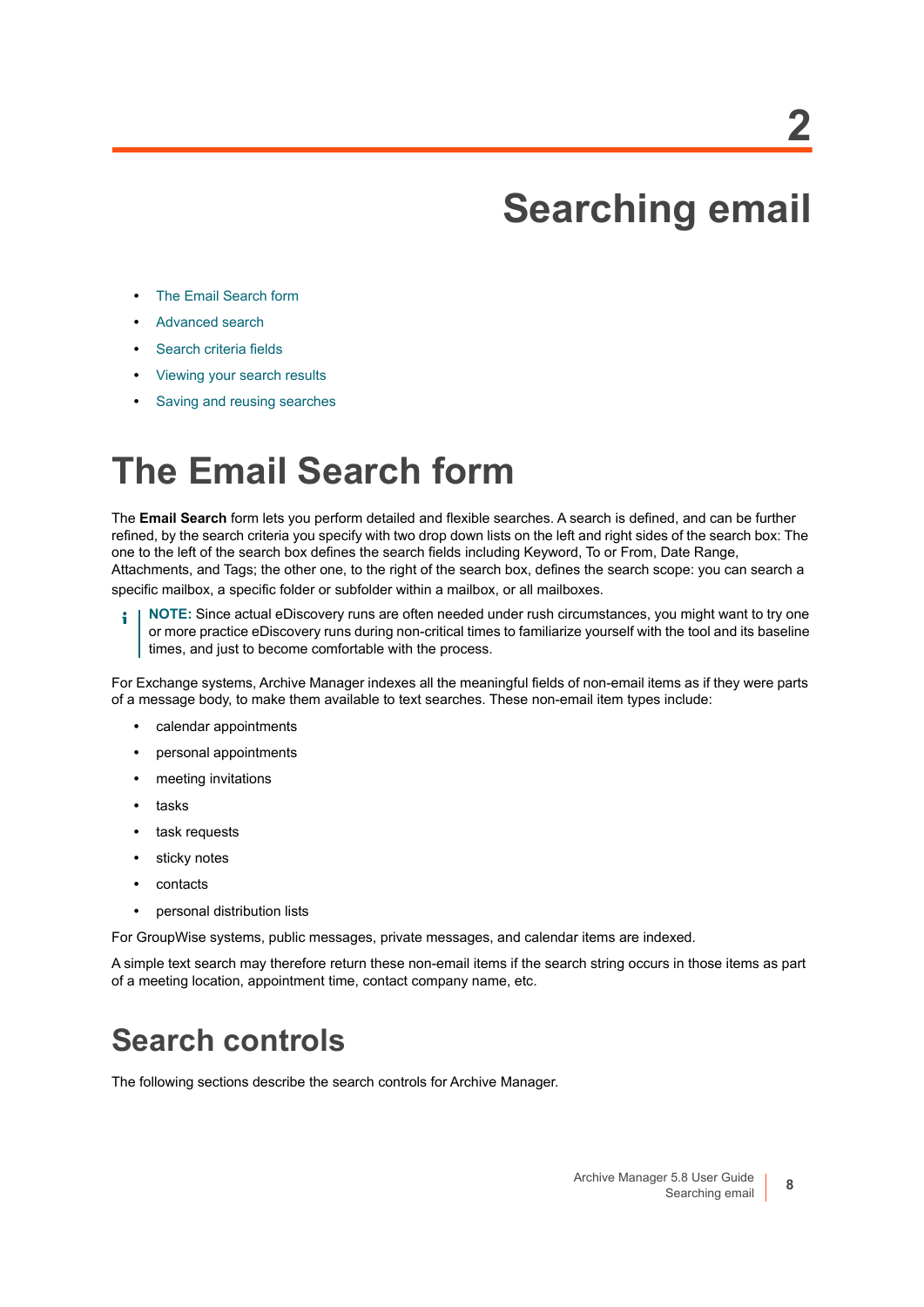### **Search fields**

The criteria for different types of searches are defined in the drop down list to the left of the search box:

- **Keyword:** Perform text-based searching.
- **To or From:** Search for messages that have been sent to or received from a particular person or persons.
- **Date Range:** Search for messages received on a specific date or between specific dates.
- **Attachments:** Search for attachment by the file name.
- **Tags:** Search for messages by user-defined categories.

### <span id="page-8-1"></span>**Search scope**

The search scopes are defined in the drop down list to the right of the search box:

- **All Mailboxes:** Searches your Archive Manager archive for messages, or attachments, including the mailboxes you have permissions to access.
- **Other Folder**: Searches a specific folder or mailbox.You can also specify a folder or a mailbox by selecting it from the left sidebar directly.
- **Entire Archive:** Searches the local server. This option is visible only if your user credentials are authorized to "Search All Emails".
- **TIP:** A breadcrumb bar will appear above the search box showing the path to mailbox or folder you selected ÷ after a search. Clicking a link in the breadcrumb bar will change your search scope and perform another search immediately with the new scope.

### **Multi-criteria searches**

If you search more than one field, the criteria are cumulative by multiple active filters. That is, the search will return only results that meet *all* of the criteria (filters) applied. Each filter you specify therefore further *limits* the final results.

**TIP:** You can also remove one or more filters by clicking the [**x**] icon on the filter to expand your search.

## <span id="page-8-0"></span>**How to perform a search**

### *To perform a search:*

- 1 Define search criteria for one search field by the drop down list to the left of the search box, as described separately under [Search criteria fields](#page-10-0) below.
- 2 Select the search scope by the drop down list to the right of the search box.
- 3 Click the magnifying glass icon to execute the search.
- 4 Repeat step 1 and 3 to define other search criteria if any to refine your search.
- 5 (optional) To search the attachments using the same search criteria as well, click the **Attachments** tab in the search result.
- **NOTE:** The search scope drop down list and the **Attachments** tab are not available when you access from a ÷ mobile device. To define your search scope in the case of mobile access, select the mailbox or folder you want to search by the left sidebar, or the **Advanced Search** feature which also enables you to search **All Mailboxes** or **Entire Archive**.

See [Viewing your search results](#page-14-0) for information about the results display, and what you can do with the Results Table.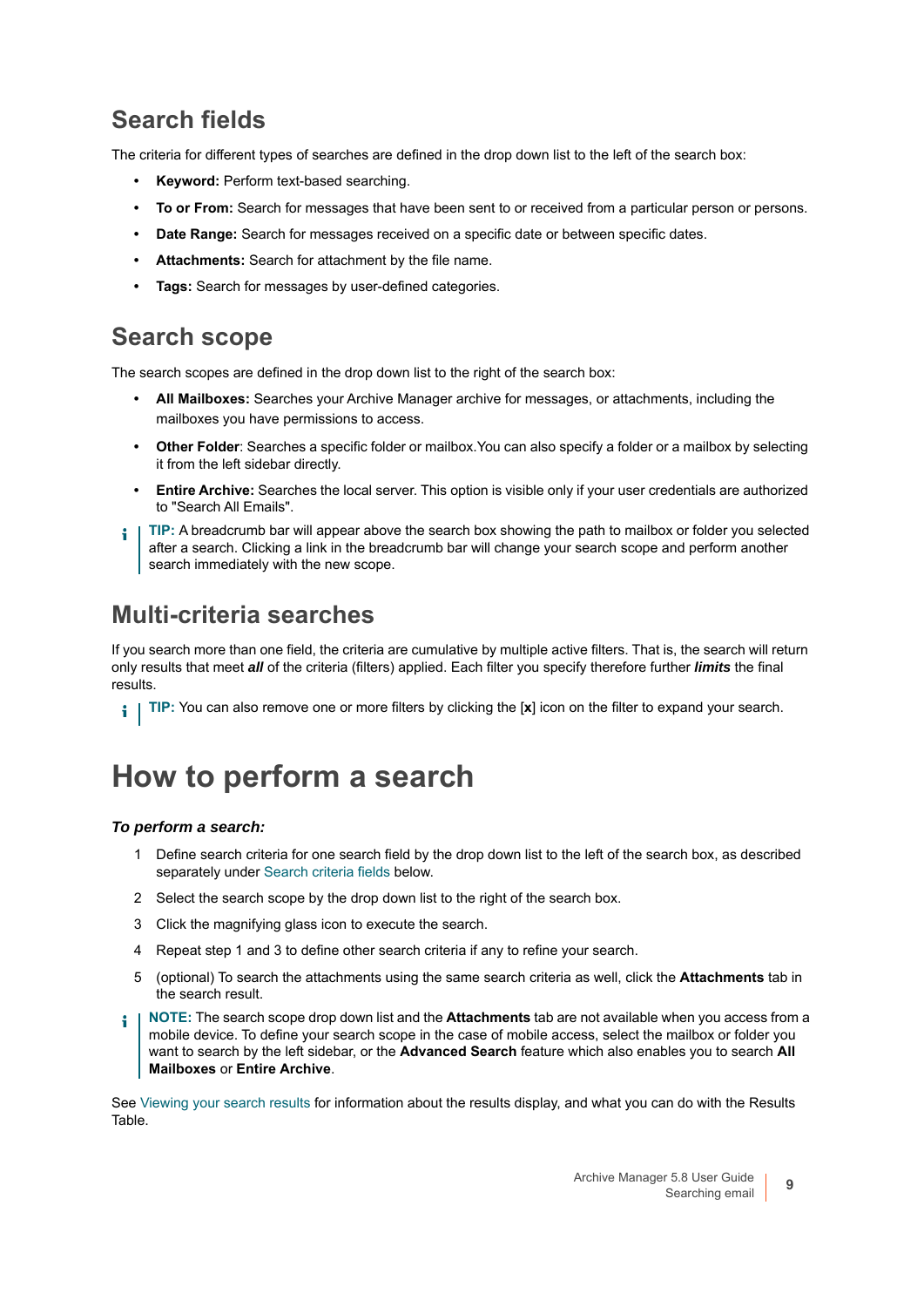# <span id="page-9-0"></span>**Advanced search**

The Advanced Search lets you define your search criteria by multiple fields at the same time, and provides more useful search options than [The Email Search form](#page-7-1) to make your search results more precise. For example, you can find the messages containing an attachment that is bigger than 20 MB. To access the Advanced Search, click the **Advanced Search** link to the right of the Email Search form on the page.

The following fields are available on the **Advanced Search** page:

- **TIP:** You do not need to use all the search fields. Fill in only the fields that are needed for your search. i l
	- **Saved Searches**: Your saved searches will appear in the drop down list. Selecting a saved search in the list will automatically fill the fields on the page with the search criteria defined by the saved search, so you can reuse the saved search as the basis of another search. You can also save a search, update or delete a saved search on the **Advanced Search** page:
		- **Save a search:** Select [new search] from the drop down list, define the search criteria by the fields on the page, and click the save icon next to the drop down list. Enter a name for the search and Click **Save**.
		- **Update a saved search**: Select the saved search you want to update from the drop down list, change the search criteria by the fields on the page, and click the save icon.
		- **Delete a save search**: Select the saved search you want to delete from the drop down list, click the trash icon, and click **OK** to confirm the deletion.
	- **Keyword**: This field lets you perform text-based searches. See [General text search guidelines](#page-11-0) for more information. You can select the corresponding check boxes to specify whether to search in the message subject, body and attachment:
		- **Subject:** The subject lines of messages (pre-selected by default).
		- **Body:** The main message contents of messages (pre-selected by default).
		- Attachments: The files attached to messages.
	- **Folder**: This field lets you define the [Search scope.](#page-8-1)
	- **People**: This section lets you find messages that have (or have not) been sent to or received from a particular person or persons.
		- **To**: This field is used to find messages that have (or have not, if you select Not Contains) been sent to a particular person or persons.
		- **From:** This field is used to find messages that have (or have not, if you select Not Contains) received from a particular person or persons.
		- **To or From:** This field is used to find messages that have (or have not, if you select Not Contains) been sent to or received from a particular person or persons.
		- **TIP:** The fields above support for multiple values, and allow you to enter all or part of an email address or display name, as described in the [To or From](#page-12-0) section.
			- **Exclude Cc and Bcc for "To" and "To/From"**: If this check box is selected, Archive Manager will only find the messages that have been sent to or received from a particular person or persons as a primary recipient.
	- **Date**: This field lets you search for the messages received within a [Date Range](#page-13-0).
	- **Tags**: This field lets you search for messages associated with (or not associated with, if you select Not Contains) one or more [Tags](#page-13-2).
	- **Attachments**: This field lets you search for messages containing a specific attachment, or the attachment itself by the file name.
		- **Unlimited (default)**: When this option is selected, you search for messages no matter they contain attachments or not.
		- **No attachments:** This option is used to search for messages without containing any attachments.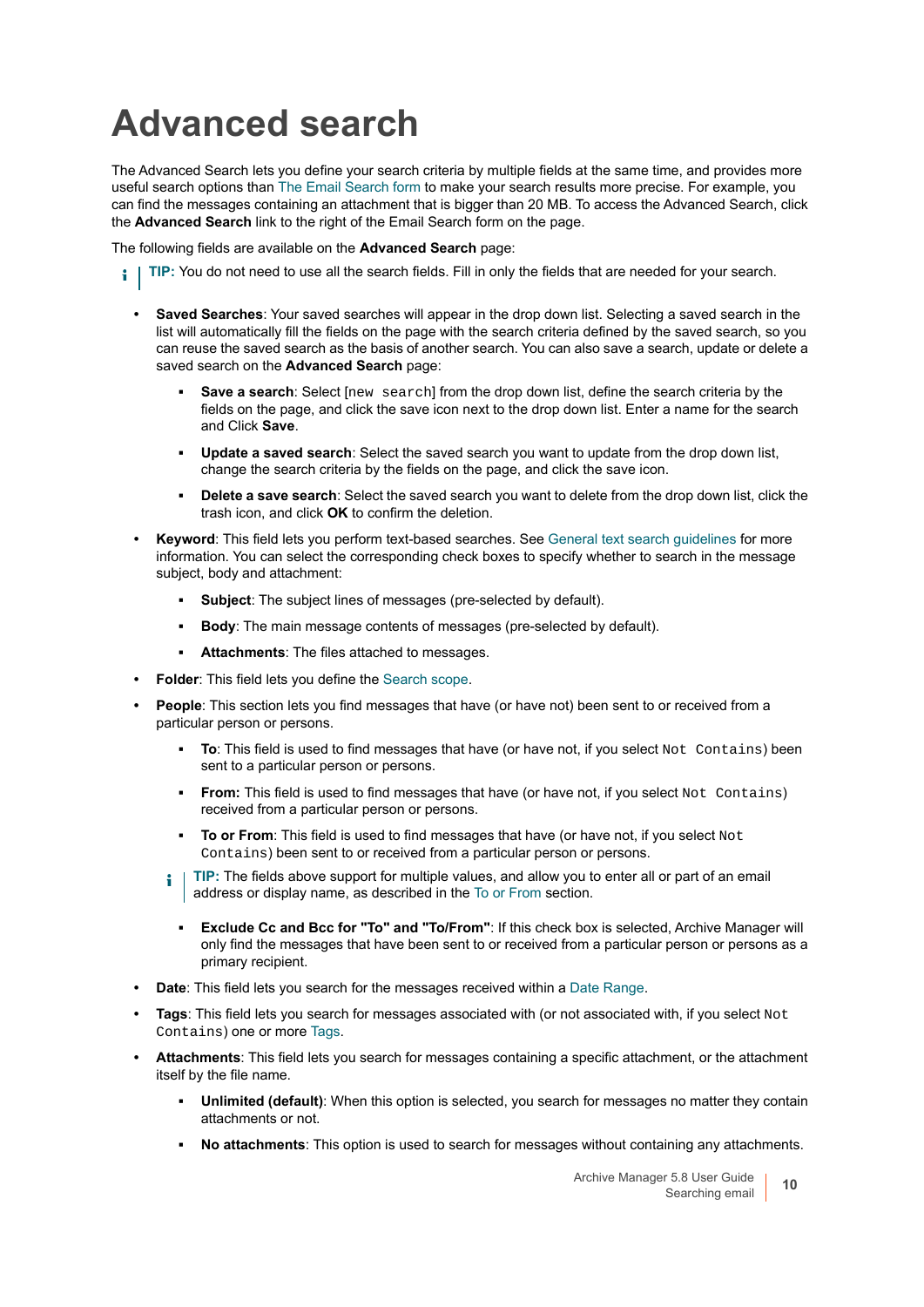- **One or more attachments**: This option is used to search for messages containing one or more attachments, or the attachment itself. When this option is selected, you are also allowed to specify the following attributes for the attachment(s):
	- **File Name**: Specifies the file name of the attachment. You can enter the file name with asterisk (\*) to perform a wildcard search. The asterisk (\*) can be placed at the beginning, end, or in the middle of the file name.
	- **File Size**: Specifies the minimum size and/or the maximum size of the file.
	- **□ File Type**: Specifies the file type(s). Separate multiple types by semicolon, for example, txt; pdf;  $docx$ . Use the symbol "!" to exclude a file type, for example,  $!txt;!pdf, this will$ search for messages that do not have TXT or PDF attachment(s).
- **Message Type**: This field lets you search for messages by their item type and message class.
	- **Message Type**: Specifies the message type.
	- **Message Class**: Specifies the message class.
- **Search Remote Servers**: When this check box is selected, you can search the local server and all Federated Search Instances. This option is visible only if your user credentials are authorized to "Search All Instances".

## <span id="page-10-0"></span>**Search criteria fields**

The following section describes the search criteria fields for Archive Manager.

## <span id="page-10-1"></span>**Keyword (text-match search)**

The **Keyword** field lets you perform text-based searches.

**NOTE:** For Exchange systems, Archive Manager indexes all the meaningful fields of non-email items ÷. (calendar appointments, meeting invitations, tasks, contacts, and so forth) as if they were parts of a message body, to make them available to text searches. So, for example, a simple text search may return such nonemail items if the search string occurs in those items as part of a meeting location, appointment time, contact company name, etc.

**NOTE:** When you search by keyword, Archive Manager returns only the top 5,000 results by default, and you can change it on Configuration Console by the setting **Full Text Max Results**.

### *To define a search for a message (including subject and body) or attachment containing a specific word or phrase:*

- 1 Enter the word, phrase or other text string that you want the feature to find. See [General text search](#page-11-0)  [guidelines](#page-11-0) for more information.
- 2 Select the search scope by the drop down list to the right of the search box.
- **TIP:** The [Advanced search](#page-9-0) page allows you to specify whether to search in the message subject, body and ÷ attachment when you search for messages by keyword.

If you wish to perform advanced full text searches including the following, refer to the Apache Lucene documentation:

- **•** Additional parameters for performing a Fuzzy search
- **•** Boosting a Term
- **•** Grouping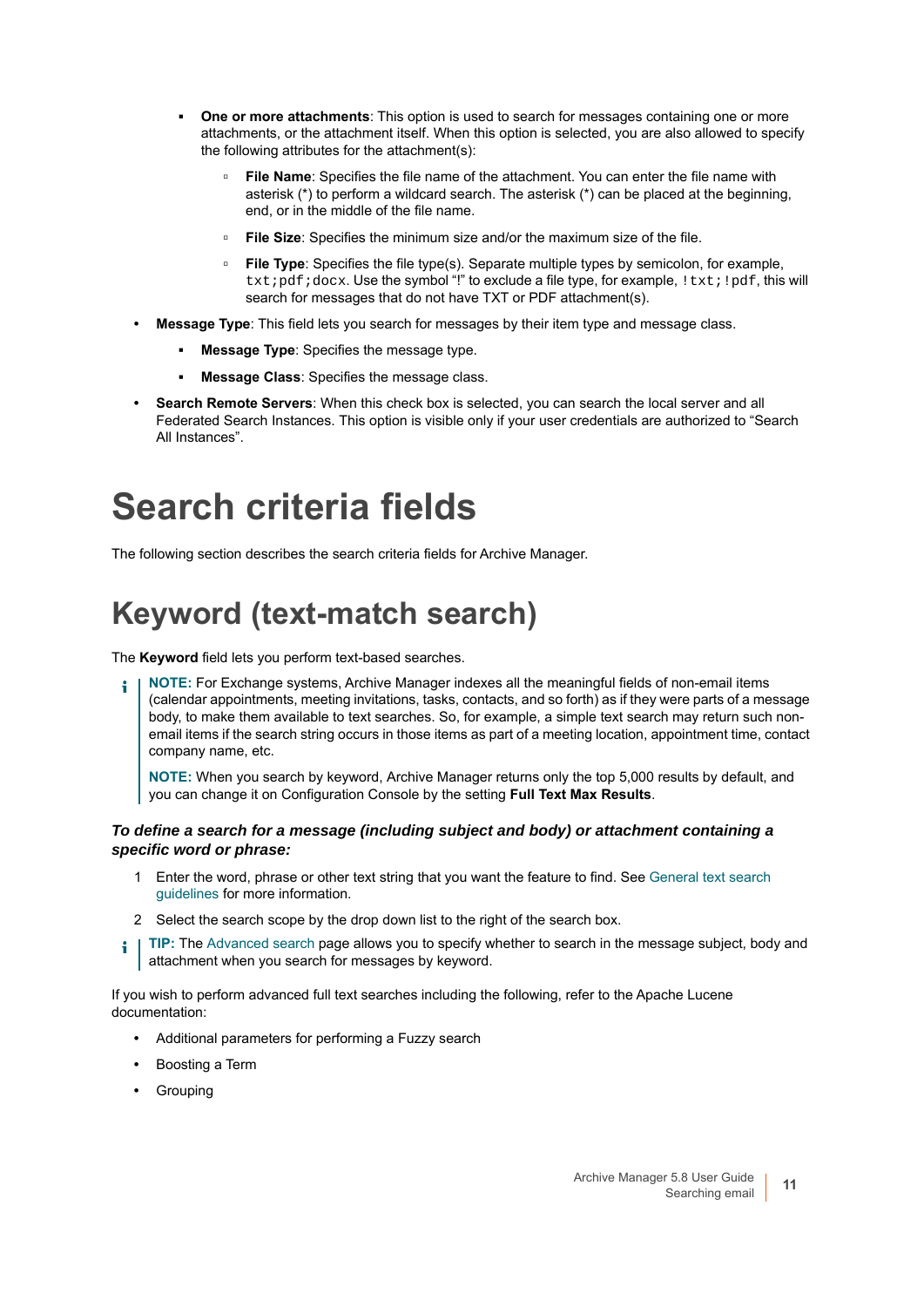### <span id="page-11-0"></span>**General text search guidelines**

Text-string searches are subject to these rules and conventions:

- **Case:** All text-string searches are case-*in*sensitive.
- **Multiple search terms:** Two or more terms separated by spaces in the **Search for** field are regarded as multiple separate search terms, *both* of which must occur in the message (or attachment). Multiple search terms may occur in any order. For example:
	- **contract dispute** will return all items that contain both words, regardless of whether the words appear adjacent to each other, and regardless of the order in which they occur.
- **Searching for an exact phrase:** To search for an exact phrase (two or more terms separated by spaces, occurring in a particular order), enclose the phrase within quotes. For example:
	- **"contract dispute"** will return all items that contain the phrase "contract dispute," but not messages that contain just one word or the other, or that contain both words but not adjacent to each other in the quoted order.
- **Common short words:** The Search feature ignores short common words such as:

| <b>Common Short Words</b> |     |      |       |       |      |  |  |
|---------------------------|-----|------|-------|-------|------|--|--|
| a                         | be  | into | on    | then  | was  |  |  |
| an                        | but | İS   | or    | there | will |  |  |
| and                       | by  | it   | such  | these | with |  |  |
| are                       | for | no   | that  | they  |      |  |  |
| as                        | if  | not  | the   | this  |      |  |  |
| at                        | ın  | of   | their | to    |      |  |  |

Do not use common short words when searching in phrases. For example, for the phrase:

"Meet at noon for lunch"

Use:

"Meet noon lunch"

- **Wildcard Searches:** Archive Manager supports wildcard searches with an asterisk character or a question mark. An asterisk stands for zero or more unspecified characters, and can occur in the middle or at the end of a search string. A question mark will perform a single character wildcard search. Wildcards do not work in exact phrase queries. For example:
	- **test\*:** finds such words as the following: "test"; "tests"; "testing"; and "testimonial".

A wildcard may not occur as the first character of a search string.

- **te?t:** finds such words as the following: "text"; "test"; and "tent".
- **Regular expression searches:** A regular expression search allows for more flexible searching by using specific syntax to find text-based patterns. This search is conducted by prefixing the search with **regex:**. For example, if you want to search for a credit card number starting with 51 or 55 with an optional dash or a space, you could perform the following search:
	- **▪** regex: ^5[15]\d{2}-?\s?\d{4}-?\s?\d{4}-?\s?\d{4}\$
- **NOTE:** Regex searches that have a leading wildcard have a dramatically increased search time because ÷ each record must be processed in the search. Adding at least a one-character prefix solves this issue.
	- **Fuzzy Searches:** To perform a fuzzy search, use the tilde "~" symbol at the end of a single word. For example, when sea
		- **bat~:** finds such words as "fat" and "bats".
	- **Proximity Searches:** To perform a proximity search, use the tilde "~" symbol at the end of a phrase. For example: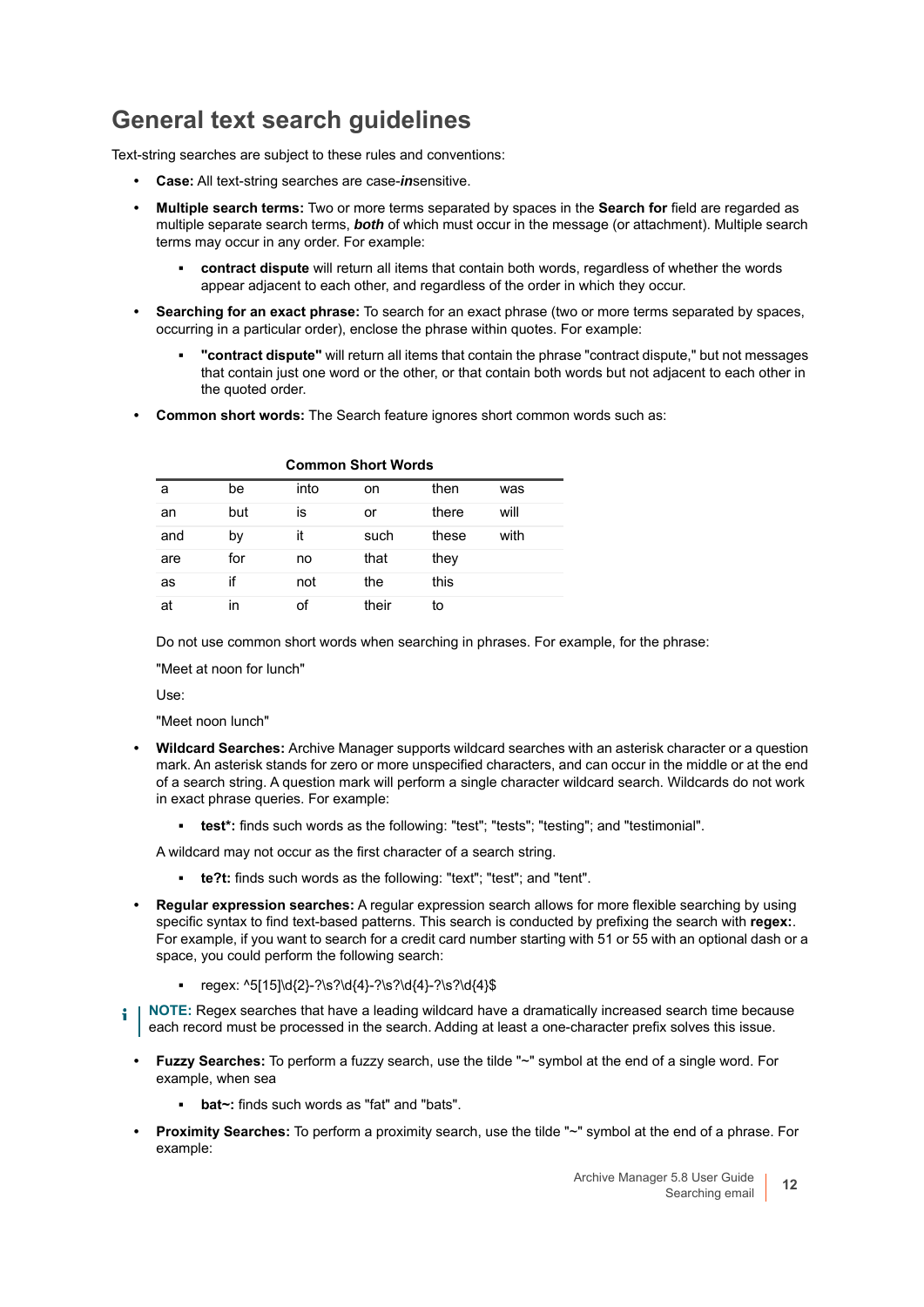- **"Archive Manager"~6:** finds results that contain the words "Archive" and "Manager" within six words of each other.
- **Boolean Operators:** Boolean operators let you combine terms with logic operators to create complex, compound search expressions. Archive Manager supports Boolean operators AND, OR, NOT, and the concatenations '+', and '-'. Boolean operators are case-*in*sensitive, and will be interpreted as Boolean operators unless they occur within a quoted search string. Concatenations do not require a space:
- **NOTE:** The NOT operator can be used *only* in conjunction with a positive query. For example, a search for **NOT "meeting request"** will return no results.

|  | <b>Table 1. Boolean operators</b> |
|--|-----------------------------------|
|  |                                   |

|              | <b>Description</b>                                                                                                                                                                                                                                                                                                     | <b>Example</b>                                                                                                                                                  |
|--------------|------------------------------------------------------------------------------------------------------------------------------------------------------------------------------------------------------------------------------------------------------------------------------------------------------------------------|-----------------------------------------------------------------------------------------------------------------------------------------------------------------|
| AND or<br>&& | The AND operator is the default conjunction operator.<br>This means that if there is no Boolean operator between<br>two terms, the AND operator is used. The AND operator<br>links two terms and returns results if either of the terms<br>exist in a document. The symbol && can be used in<br>place of the word AND. | For documents that contain 'sales meeting'<br>and 'meeting room': "sales meeting" AND<br>"meeting room"                                                         |
| +            | The '+' or required operator requires that the term after<br>the '+' symbol exist somewhere in the field of a single<br>document.                                                                                                                                                                                      | For documents that must contain the words<br>'meeting' and 'room' within several words<br>of each other in the message<br>component(s) specified: +meeting room |
| OR or $  $   | The OR operator returns results where either term exists<br>anywhere in the text of a single document. The symbol   <br>can be used in place of the word OR.                                                                                                                                                           | For documents that contain either 'meeting<br>request' or just 'meeting': "meeting<br>request"    meeting -or- "meeting<br>request" OR meeting                  |
| <b>NOT</b>   | The NOT operator excludes documents that contain the<br>term after NOT. This is equivalent to a difference using<br>sets. The symbol '!' can be used in place of the word<br>NOT.                                                                                                                                      | For documents that contain 'meeting<br>request' but not 'room': "meeting request"<br><b>NOT room</b>                                                            |
|              | The '-' or <i>prohibit</i> operator excludes documents that<br>contain the term after the '-' symbol.                                                                                                                                                                                                                  | For documents that contain 'sales meeting'<br>but not 'meeting room': "sales meeting" -<br>"meeting room"                                                       |

- **Grouping:** Archive Manager supports using parenthesis to group clauses to form sub-queries. For example, to search for items that contain either "sales" or "team" in addition to the word "meeting" you could use the query: ((sales OR team) AND meeting) (see Boolean Operators above).
	- **▪** http://lucene.apache.org/java/2\_9\_2/queryparsersyntax.html#Grouping
	- **▪** Lucene supports using parentheses to group clauses to form sub queries. This can be very useful if you want to control the boolean logic for a query.
- **Special Characters:** Archive Manager does not index non alpha-numeric characters, with the exception of certain common patterns including email addresses, IP addresses and URLs. It is recommended that you exclude the following special characters in search queries as they will be removed as part of the search process. However, if used, the following characters need to be escaped using the '\' character:
	- $\bullet$  + && || ! ( ) { } [ ] ^ " ~ \* ? : \

## <span id="page-12-1"></span><span id="page-12-0"></span>**To or From**

The **To or From** field lets you find messages that have been sent to or received from a particular person or persons. In this field, you may enter:

**•** All or part of an email address (for example: **fred.jones@domain.com** or **\*@domain.com**).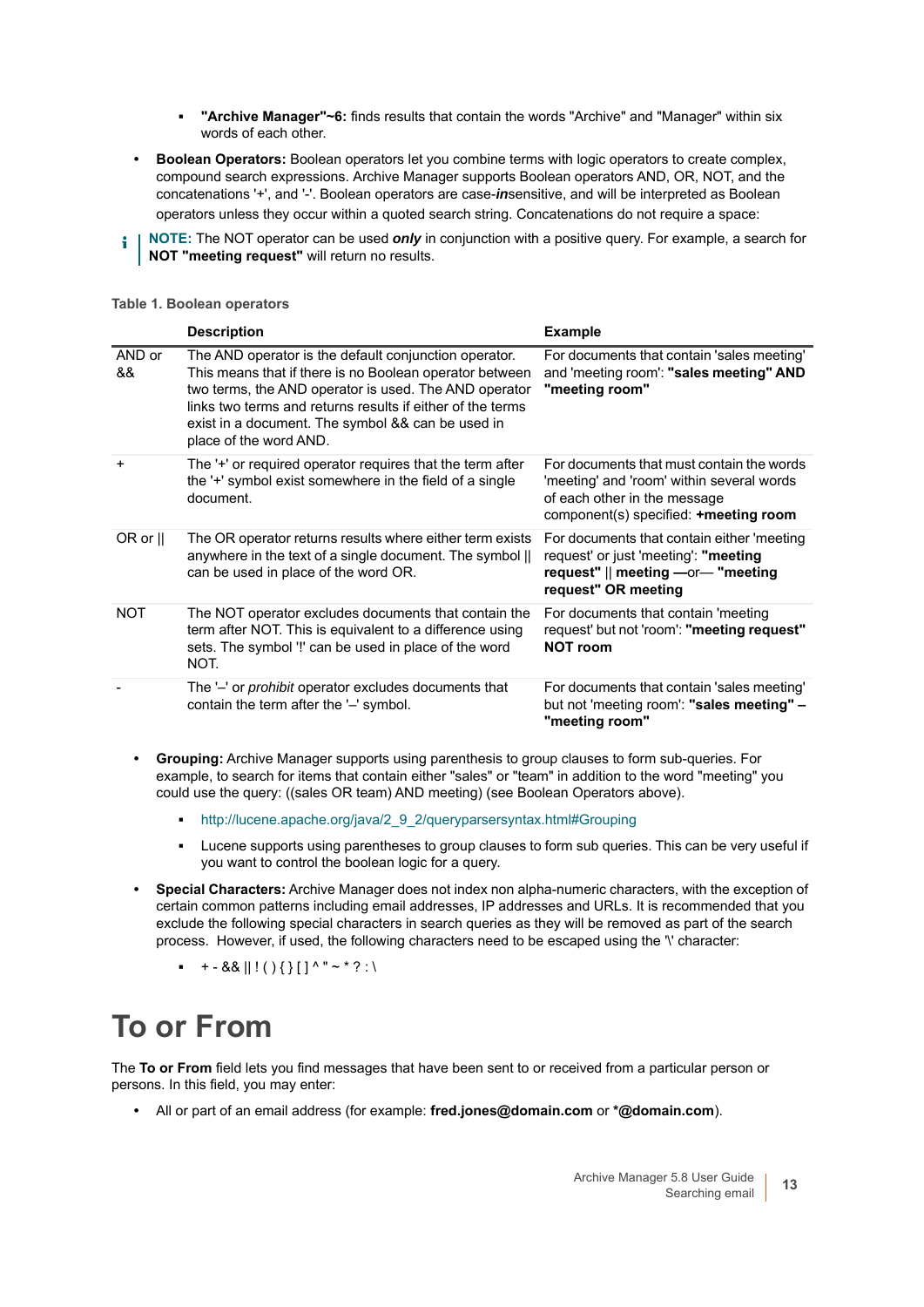- **•** All or part of a display name (for example: **John Smith** or **\*Smith**).
- **TIP:** A search suggestion list will show up as you type in the field.

This field supports for multiple values. When multiple values are entered in the field, the search will return emails that contain any of the listed addresses. For example, a search for emails To or From 'john@domain.com; fred@domain.com' will return both emails to or from John and emails to or from Fred, plus any emails to both of them.

**TIP:** The [Advanced search](#page-9-0) page provides more options for you to search by people. i I

## <span id="page-13-0"></span>**Date Range**

Use the **Date Range** field to search for messages based on the date that the message was received.

Choose one of the following options to specify a date range:

- **All**: (Default): All messages regardless of date received. This option must be used in conjunction with other criteria, such as search text or recipient information. Attempting to search using only the All option will generate an error.
- **Today**: Messages received on the current date.
- **Yesterday**: Messages received on the previous day.
- **This Week**: Messages received within the current calendar week.
- **Last Week**: Messages received in the previous calendar week.
- **This Month**: Messages received between the current date and the first day of the current month.
- **Last Month**: Messages received between the first and last day of the previous month.
- **Custom Range** (and related fields): Messages received within a specified period. To specify a period, select one date from the **Start Date** calendar, and select another one from the **End Date** calendar.

## <span id="page-13-3"></span><span id="page-13-1"></span>**Attachments**

The **Attachments** search lets you search for an email containing a specific attachment, or the attachment itself by the file name.

To find an attachment, enter the file name of the attachment. You can enter the file name with asterisk (\*) to perform a wildcard search. The asterisk (\*) can be placed at the beginning, end, or in the middle of the file name.

**TIP:** The [Advanced search](#page-9-0) page allows you to specify the file name, minimum/maximum file size and file ÷ type for the attachment.

## <span id="page-13-2"></span>**Tags**

Tags provide a way of categorizing email messages within Archive Manager. For example, you can tag messages as being associated with a particular project or investigation. This allows you and your organization to access the email data more effectively.

To search for messages associated with one or more tags, select the tag(s) from the tag list shown as you type in the filed.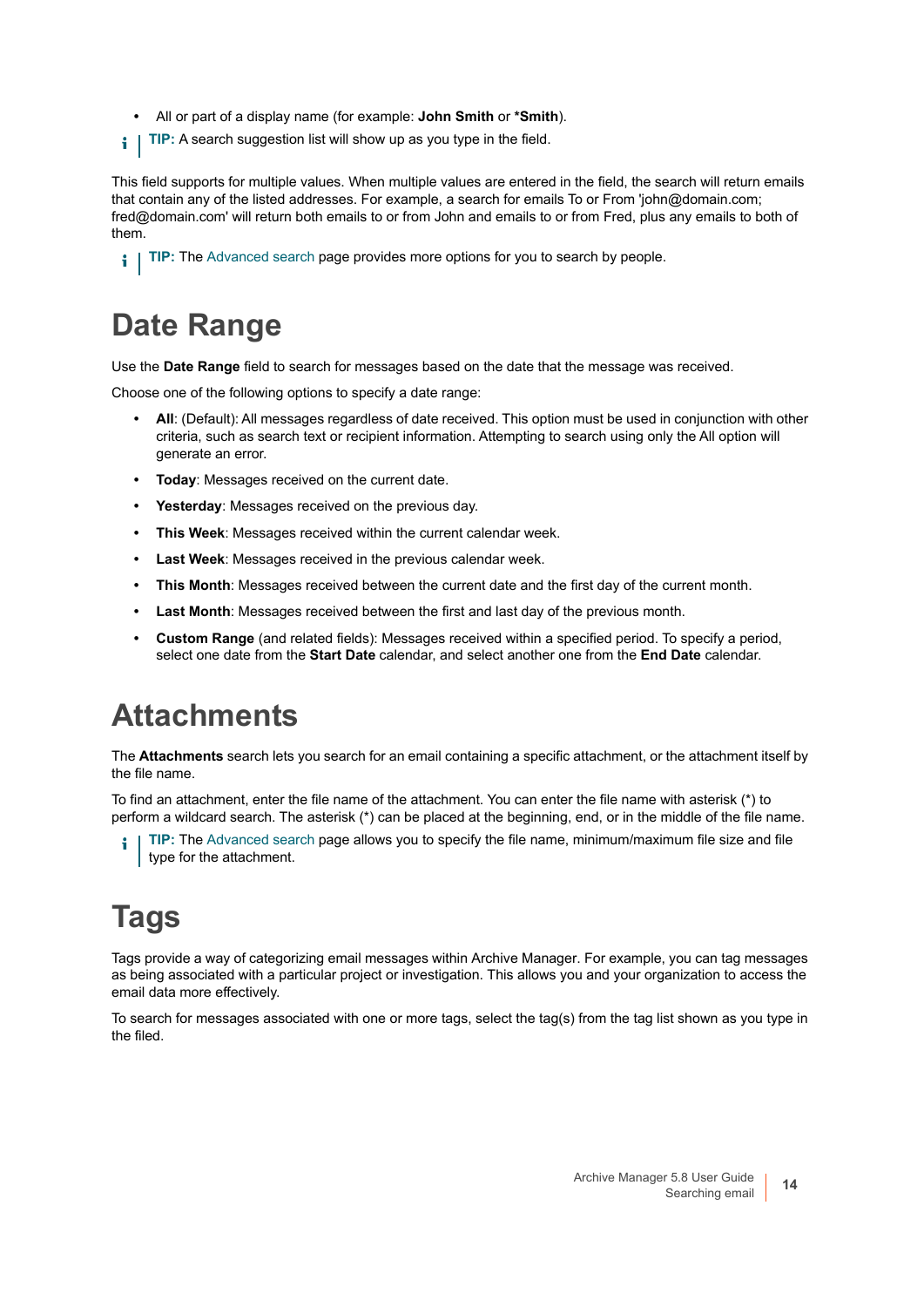# <span id="page-14-0"></span>**Viewing your search results**

Messages matching your search criteria will be displayed and the **Active Filter** information panel will indicate what search criteria have been used. See the [Managing search results](#page-16-2) section for more information.

# <span id="page-14-4"></span><span id="page-14-1"></span>**Saving and reusing searches**

The **Save Search** feature lets you save frequently used and complex searches, which can later be recalled for future searches.

### *To save a search:*

- 1 Create and execute a search.
- 2 Click **Save Search**.
- 3 Enter a name for your search in the **Search Name** field.
- 4 Click **Save** to save your search.

The names of saved searches appear under **Saved Searches** in the sidebar.

**TIP:** You can also save a search, update or delete a saved search on the [Advanced search](#page-9-0) page.i.

## <span id="page-14-2"></span>**Executing a saved search**

To execute a saved search, click the title of the saved search in the **Saved Searches** tab (in the sidebar). The related Email Search form, and the search results are displayed along with a description of the search criteria used.

## <span id="page-14-3"></span>**Working with saved searches**

- **•** [Using a saved search as a starting point](#page-14-5)**:** Refine or redefine the criteria of the saved search to perform a new search.
- **•** [Using a saved search as the basis for a new saved search](#page-15-0)**:** Create a new saved search based on the criteria for the existing saved search.
- **•** [Renaming a saved search](#page-15-1): Change the name of a saved search.
- **•** [Deleting a saved search](#page-15-2)**:** Remove a saved search.

### <span id="page-14-5"></span>**Using a saved search as a starting point**

### *To use a saved search as the starting point for another search:*

- 1 Execute the saved search. All of your search results are displayed. The related search criteria are displayed as filters in the **Active Filter** panel.
- 2 Perform search as described in the [How to perform a search](#page-8-0) section.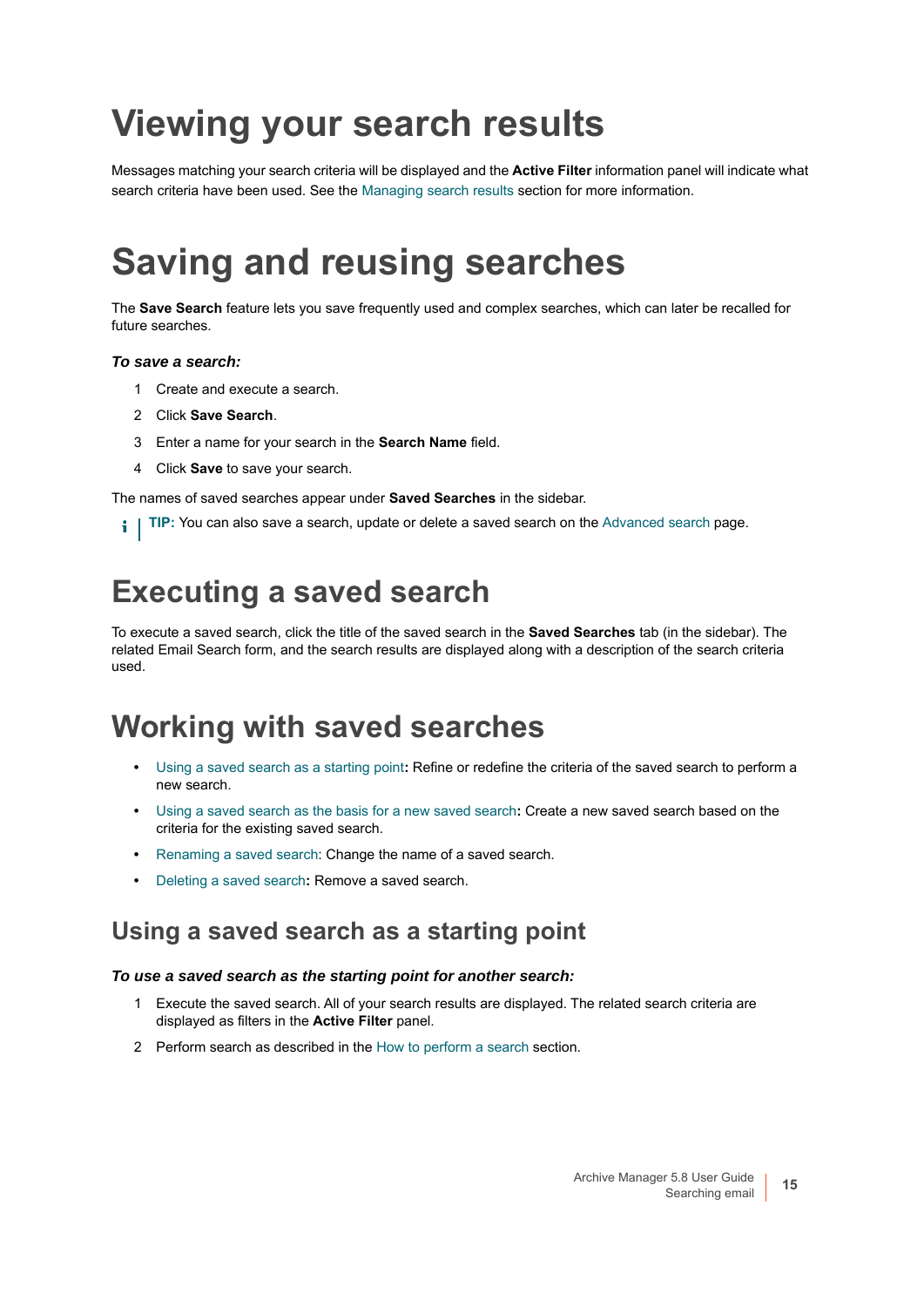### <span id="page-15-0"></span>**Using a saved search as the basis for a new saved search**

### *To use a saved search as the basis for creating a new saved search:*

- 1 Execute the saved search. The related search criteria are displayed as filters in the **Active Filter** panel.
- 2 Perform search as described in the [How to perform a search](#page-8-0) section.
- 3 Click **Save Search** and specify a name for the new search in the **Search Name** field.
- 4 Click **Save**. The **Saved Searches** tab in the sidebar is updated with the title of the newly saved search added to the list of menu items.

### <span id="page-15-1"></span>**Renaming a saved search**

#### *To rename a saved search:*

- 1 Under the **Saved Searches** tab in the sidebar, hover over the name of saved search you want to rename, a more options icon […] will appear to the right of the saved search name.
- 2 Click the icon […] and select **Rename**.
- 3 Enter a new name for the saved search in the text box.
- 4 Click the check mark icon.

### <span id="page-15-2"></span>**Deleting a saved search**

### *To delete a saved search:*

- 1 Under the **Saved Searches** tab in the sidebar, hover over the name of saved search you want to rename, a more options icon […] will appear to the right of the saved search name.
- 2 Click the icon […] and select **Delete**.
- 3 Click **OK** to confirm the deletion.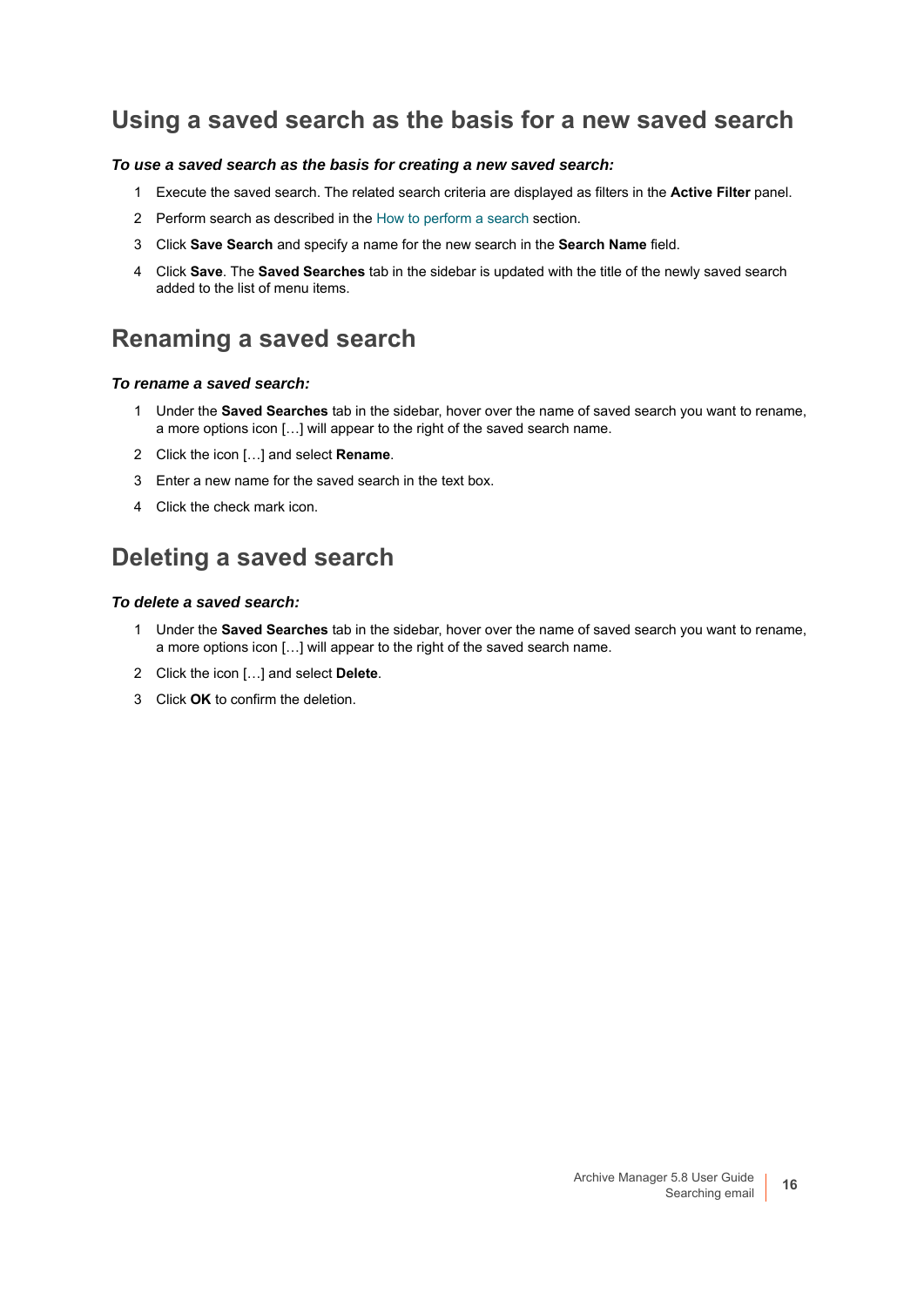# **Working with messages**

- <span id="page-16-0"></span>**•** [Managing search results](#page-16-1)
- **•** [Using message tabs](#page-18-0)
- **•** [Using message toolbar](#page-19-2)
- **•** [Reconstructing messages using the Archive Manager Outlook Form](#page-23-0)
- **•** [Reconstructing messages using Outlook Web App \(OWA\) reconstruction tool](#page-24-1)

## <span id="page-16-2"></span><span id="page-16-1"></span>**Managing search results**

Once you have located archived data within Archive Manager, there are several options available to you. These options include:

- **•** View, forward, or reply to a message.
- **•** Send a message to the email address associated with your login.
- **•** Apply comments and tags.
- **•** Copy one or more messages to another folder.
- **•** Print a message.
- **•** Save or export search results if you have the proper permissions.
- **NOTE:** For Exchange systems, Archive Manager archives all Outlook item types except Journal entries i (activities). The term "messages," as used in this chapter, may therefore refer to item types other than email messages: calendar appointments, meeting invitations, tasks, task requests, sticky notes, contacts, and personal distribution lists.

### *Exporting your search results*

Search results can be exported by clicking **Export All** above the search results. This option is available only if you have the appropriate permissions.

**i** | NOTE: The Export All feature is not available when you access from a mobile device.

### *Sorting your search results*

Search results can be sorted by clicking once on the header of the column by which you want to sort. The default sort order is by message date, newest to oldest.

### *Opening messages*

To open a message in your search results, click the subject of the message you want to open. The message slides in from the right side of the screen.

For a message window, the following tabs are displayed:

- **•** [Message](#page-18-1)
- **•** [Headers](#page-18-2)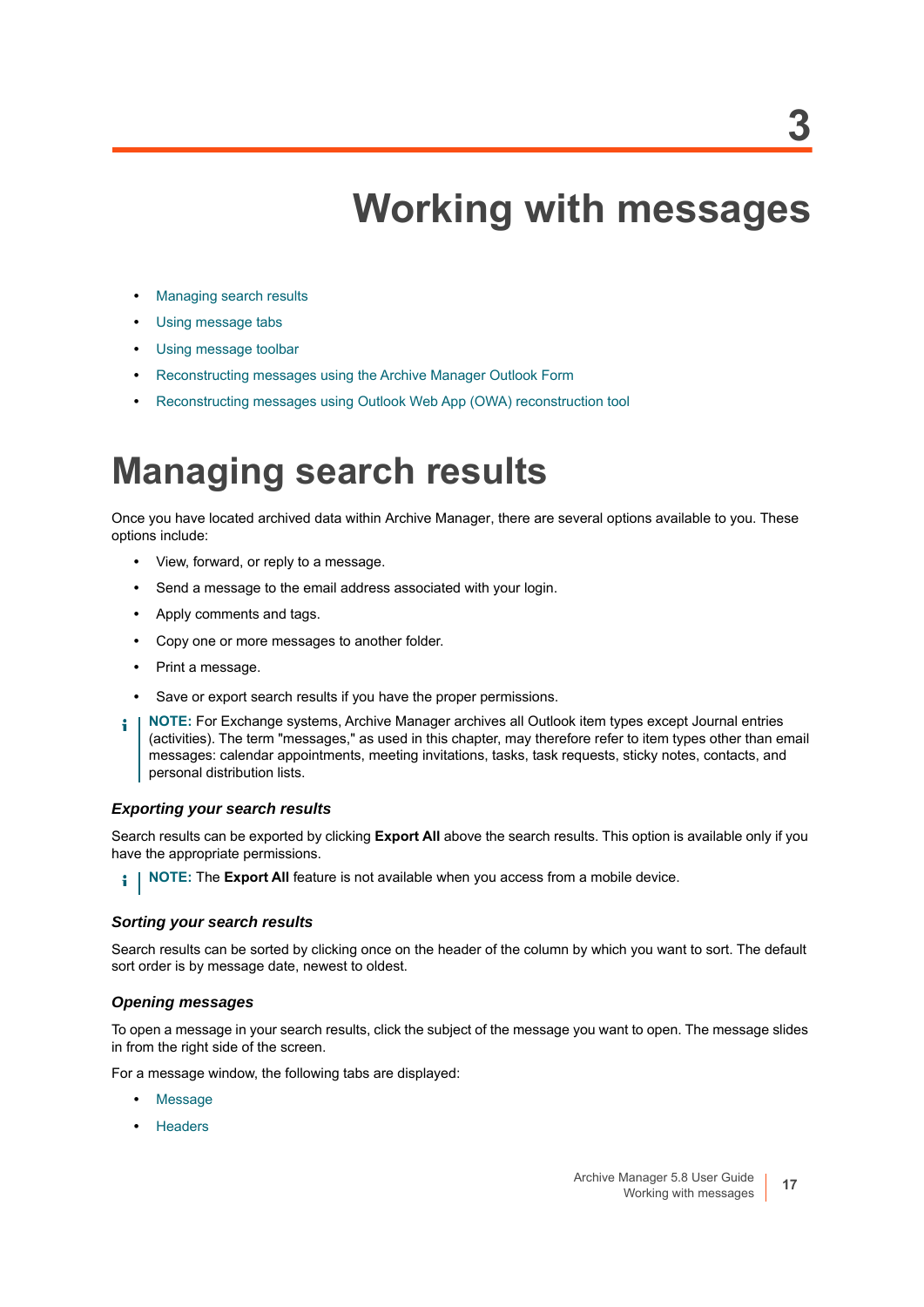- **•** [Journal Report](#page-18-3)
- **•** [Access History](#page-19-0)
- **•** [Source Properties](#page-19-1)

The message window displays the following information for each message:

- **From**: Whom the message is from.
- **To**: The persons to whom the message was addressed.
- **CC**: Any persons copied on the message.
- **Subject**: The subject of the message.
- **Sent**: The date and time that the message was sent, based on the computer clock on the sender's computer.

⋙

A green check indicates that the message is secure and has not been tampered with in any way.



A red X indicates that the message may have been tampered with. Please contact your system administrator for more information.

You can execute the following actions for the message in the message window:

- **•** [Reply](#page-20-0)
- **•** [Reply to All](#page-20-1)
- **•** [Forward](#page-21-0)
- **•** [Send to Me](#page-21-1)

The actions listed above require the user to have an email address in Archive Manager. The administrator does not have a default email address, so one needs to be created.

- **•** [Copy](#page-22-0)
- **•** [Tags](#page-22-1)
- **•** [Comment](#page-22-2)
- **•** [Print](#page-23-3)
- **•** [View Images](#page-22-3)
- **NOTE:** The **Copy**, **Tag** and **Comment** options are visible only if you have the proper permissions. i l

### *Selecting messages in your search results*

If you select a message or messages from your search results by checking the check box next the message subject, you can perform the following actions to the message(s) with the panel above the search results:

- **•** Copy to another folder
- **•** Add tags (Visible only if you have the proper permissions.)
- **•** Remove tags (Visible only if you have the proper permissions.)
- **•** Remove from folder: This option is only available when the message(s) you select is from a Custom Mailbox folder.
- **NOTE:** When you add or remove tags, the option **Include Parent Messages** will be available if you have the i I permission "Search All Emails". This allows you to add tags to the messages you select and their parent messages (if any) at the same time, or to remove tags from messages and their parent messages. The parent message refers to the message that contains another message as attachment.

#### *Previewing attachment history reports*

When you click on an attachment, the right-hand pane displays the following information: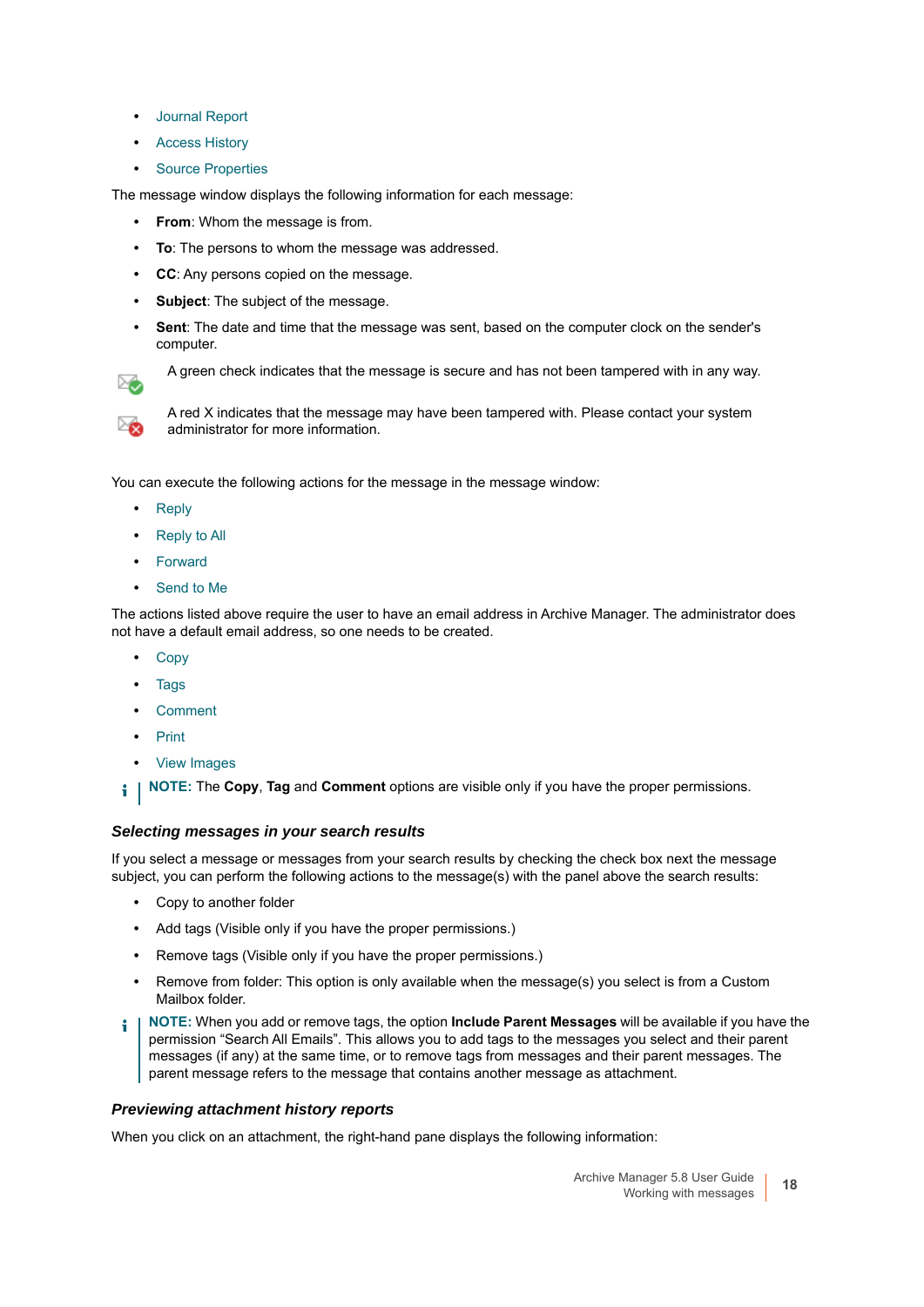- **•** A link with the attachment name that you click on to download the attachment.
- **•** A **Related Messages** tab that displays all of the messages to which the attachment is linked, and that you have the appropriate permissions to view.
- **•** An **Attachment Aliases** tab that lists all other names associated with the attachment. Multiple names occur due to singe instancing. (Any attachment that contains the same content is only archived once, but the individual names are archived.)
- **•** An **Access History** tab that displays a log of users that have viewed or downloaded the attachment.

# <span id="page-18-0"></span>**Using message tabs**

Archive Manager provides additional information related to a message.

## <span id="page-18-1"></span>**Message**

The Message tab of the message simply contains the body of the message, displayed in the same format as the original message (either HTML or plain text).

## <span id="page-18-2"></span>**Headers**

Message headers provide a list of technical details, such as the message ID, who it came from, the date and the thread index.

These details can be useful for identifying problems with email or identifying sources of unsolicited commercial email messages.

- **Message-ID**: The message has been given this number for identification purposes. This ID number is assigned to the message permanently.
- **From**: Whom the message is from and the sender's email address.
- **To**: The person(s) to whom the message was addressed.
- **Subject**: The subject of an email message.
- **Date**: The date and time that the email message was sent, based upon the computer clock on the sender's computer.
- **Thread-Topic**: The topic for the messages contained in this thread.
- **Thread-Index**: This header is used for associating multiple messages to a similar thread.
- **Content-class**: This is an additional MIME header. It tells MIME-compliant email programs what type of content to expect in the message.
- **MIME-Version**: Specifies the version of the MIME protocol that was used by the sender.

## <span id="page-18-3"></span>**Journal Report**

The Journal Report will generally contain the following information:

- **Sender:** Whom the message is from and the sender's email address.
- **Message-ID**: The message has been given this number for identification purposes. This ID number is assigned to the message permanently.
- **Recipients**: The person(s) to whom the message was addressed and their email addresses.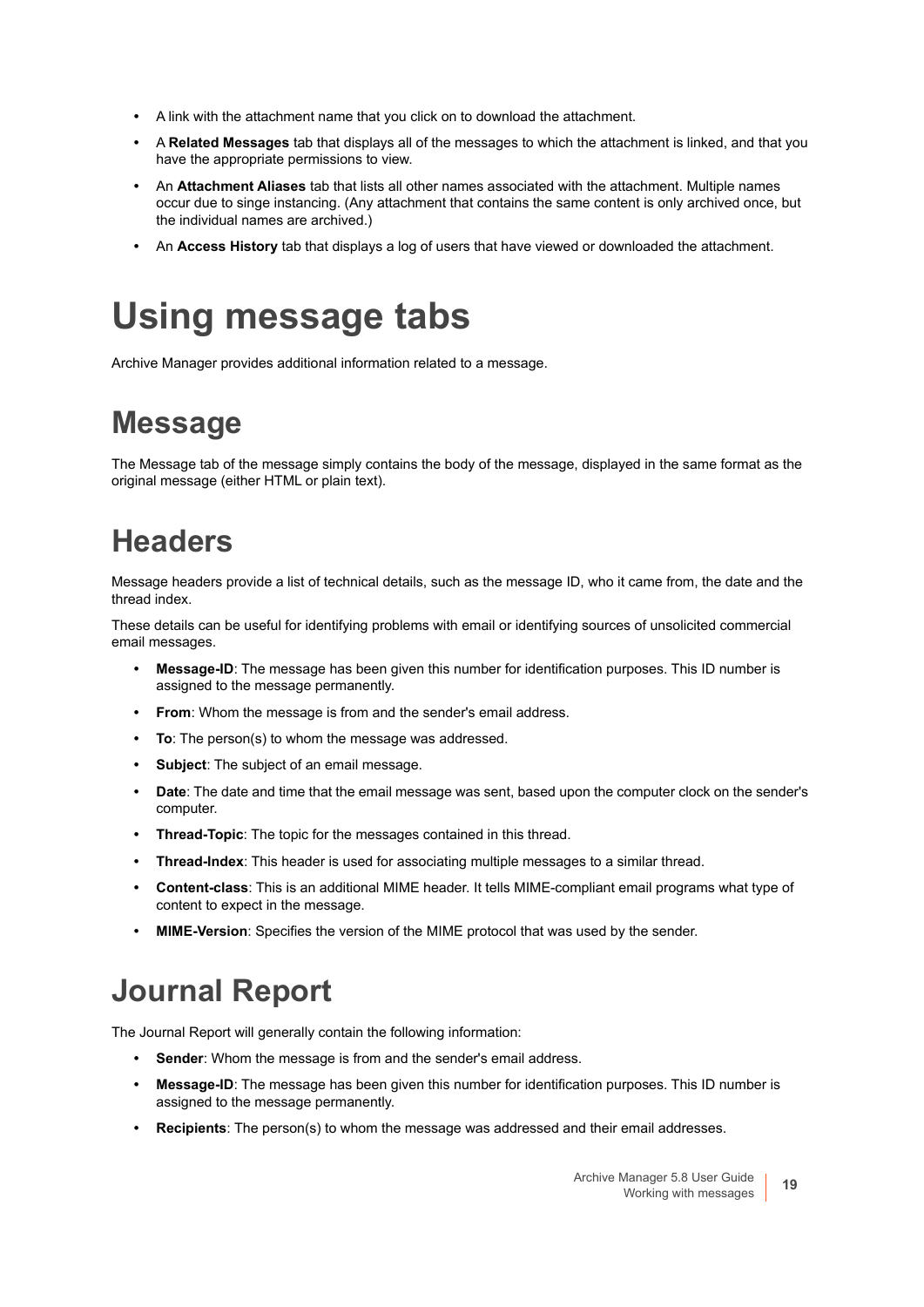There are two types of journaling:

- **Message-only journaling:** This type of journaling captures all messages from users on a specific Mailbox database and sends the message copy to a specified journaling Mailbox.
- **Envelope journaling**: This type of journaling is available only with Microsoft Exchange. Envelope journaling is different from standard journaling in that it lets you archive P1 message headers (envelope headers). This includes information about the recipients, including BCC recipients and recipients from distribution groups. The journal report is able to contain an expansion of the recipient list for the message only if envelope journaling is configured.

**Example**: If the original message was sent to the group **all@yourcompany.com**, the journal report will display all individual email addresses within the group **all@yourcompany.com**.

## <span id="page-19-0"></span>**Access History**

The **Access History** tab of the message lets you view all users who have accessed the message, in a table that shows this information:

- **Date viewed**: The date and time that the message was accessed
- **Login name**: The login name of the user who accessed the message
- **Display name**: The display name of the user who accessed the message
- **IP Address**: The IP address of the user who accessed the message

The **Exclude me** checkbox allows you to view message access history from all users except yourself. This option is checked by default. Uncheck this option to view your own access history.

## <span id="page-19-1"></span>**Source Properties**

The **Source Properties** tab of the message shows the source property list of the message from the Exchange mailbox system.

# <span id="page-19-2"></span>**Using message toolbar**

Archive Manager provides a set of email client functionality for working with a message after it has been located in the Archive Manager database. A toolbar for working with the message is displayed at the top of the message window.

Use the toolbar buttons to perform any of the following tasks:

- **Reply**:
	- **▪** [Reply:](#page-20-0) Reply to the sender of the message.
	- **▪** [Reply to All:](#page-20-1) Reply to the sender and all other addressee(s) of the message.
	- **▪** [Forward:](#page-21-0) Forward the message to the addressee(s) you specify.
	- **•** [Send to Me:](#page-21-1) Send the message to the email address associated with your login.
- **•** [Copy:](#page-22-0) Copy the message to another folder in a mailbox.
- **•** [Tags:](#page-22-1) View the current message tags, or add/remove a tag.
- **•** [Comment:](#page-22-2) View the current message comments, or add a new comment.
- **•** [View Images](#page-22-3): Display any linked images in the message that may have been suppressed by Archive Manager. This button is visible only for HTML messages, not for text messages.
- **•** [Export:](#page-23-4) Export the message as MIME format.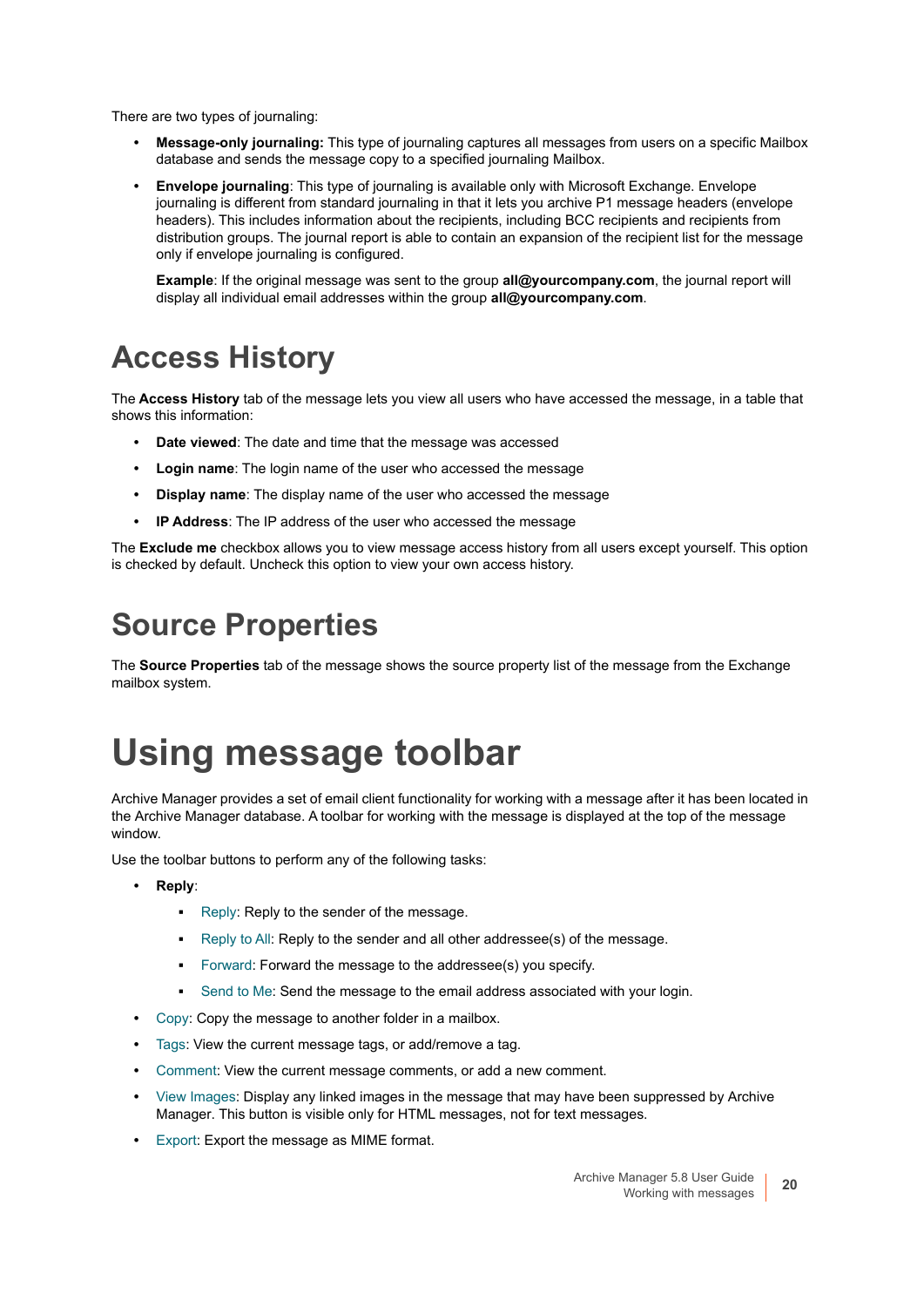**•** [Print](#page-23-3): Print the message using the standard browser printing functionality.

### <span id="page-20-0"></span>**Reply**

### *To reply to the sender of the message:*

- 1 Click **Reply**. A new message is created in the current window with the following information pre-populated:
	- **▪** The email address of the original message sender in the **To**: field.
	- **▪** "RE:" followed by the subject line of the original message in the **Subject**: field.
	- **▪** The content of the original message as the body of the new message.
- 2 Edit the message as required. You can change any field, including those that are pre-populated.
	- **To**: Add or remove direct recipients of the message.
	- **CC**: Add or remove copied recipients of the message.
	- **Subject:** Modify the subject line of the message.
	- **Message body**: Add or edit the content of the message. You can apply some basic formatting to the content of the message using the toolbar at the top of the message.
- 3 Click **Send**. The message is sent to the specified recipients and a copy is forwarded to the email address associated with your login for audit trail purposes.

### <span id="page-20-1"></span>**Reply to All**

#### *To reply to the sender and all other recipients of the message:*

- 1 Click **Reply to All**. A new message is created in the current window with the following information prepopulated:
	- **▪** The email address of the sender of the original message and any other direct recipients of the message in the **To**: field.
	- **▪** The email addresses of any copied recipients of the original message in the **CC**: field.
	- **▪** "RE:" followed by the subject line of the original message in the **Subject**: field.
	- **▪** The content of the original message as the body of the new message.
- 2 Edit the message as required. You can change any field, including those that are pre-populated.
	- **To**: Add or remove direct recipients of the message.
	- **CC**: Add or remove copied recipients of the message.
	- **Subject**: Modify the subject line of the message.
	- **Message body**: Add or edit the content of the message. You can apply some basic formatting to the content of the message using the toolbar at the top of the message.
- 3 Click **Send**. The message is sent to the specified recipients and a copy is forwarded to the email address associated with your login for audit trail purposes.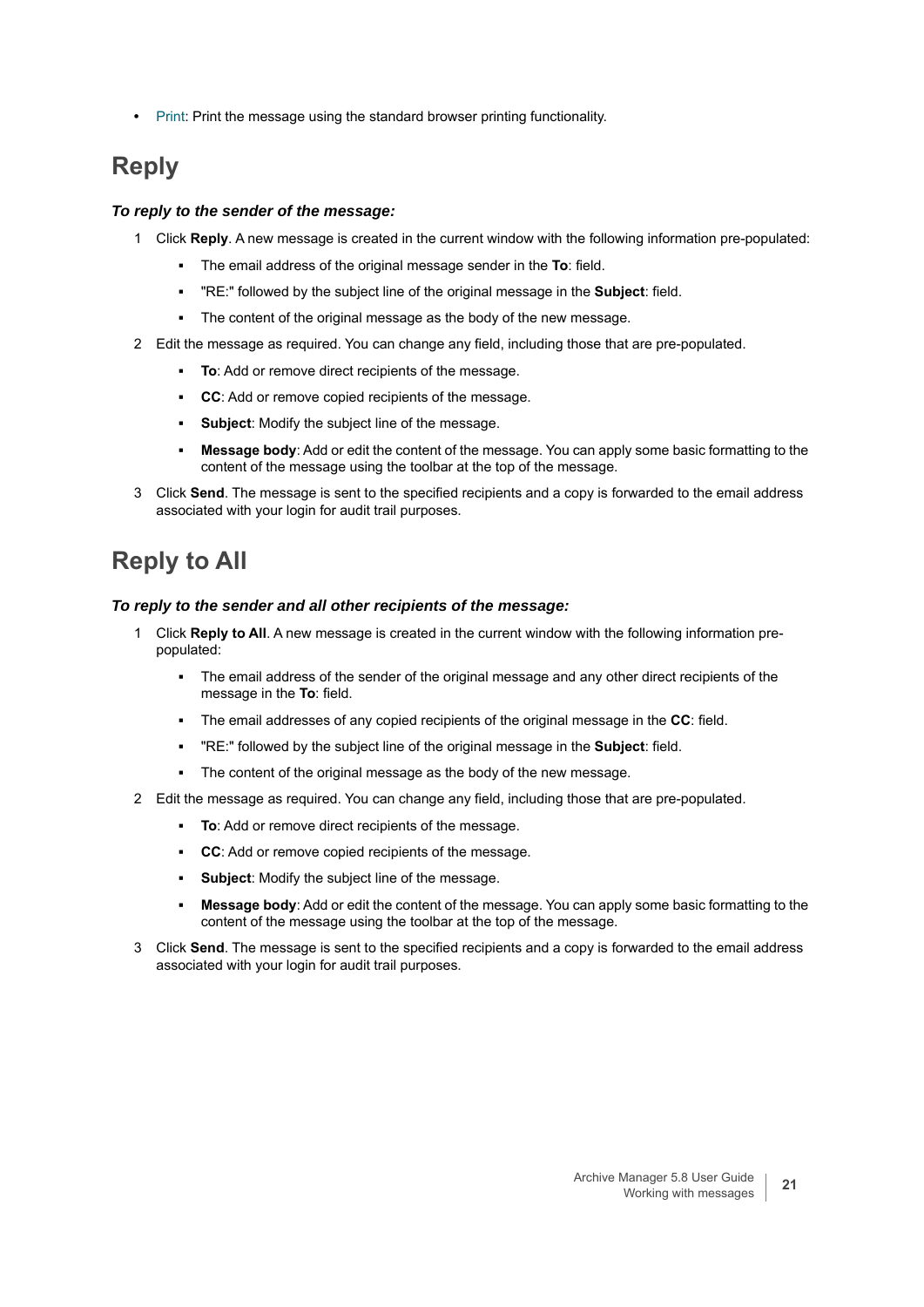### <span id="page-21-0"></span>**Forward**

- **NOTE:** For Exchange systems, Archive Manager archives all Outlook item types except Journal entries (activities). Non-email items (other than email messages) can be forwarded from Archive Manager only as non-functional HTML representations of the original items. This restriction applies to:
	- **•** calendar appointments
	- **•** sticky notes
	- **•** meeting invitations
	- **•** contacts
	- **•** tasks
	- **•** personal distribution lists
	- **•** task requests

### *To forward the message to the recipients of your choice:*

- 1 Click **Forward**. A new message is created in the current window with the following information prepopulated:
	- **▪** "FW:" followed by the subject line of the original message in the **Subject**: field.
	- **▪** The content of the original message as the body of the new message.
- 2 Enter the addressee information and edit the message as required. You can change any field, including those that are pre-populated. You must enter at least one email address in either the **To:** or **CC**: field before sending the message.
	- **To**:-Add or remove direct recipients of the message.
	- **CC**:-Add or remove copied recipients of the message.
	- **Subject**:-Modify the subject line of the message.
	- **Message body-Add or edit the content of the message. You can apply some basic formatting to the** content of the message using the toolbar at the top of the message.
- 3 Click **Send**. The message is sent to the specified recipients and a copy is forwarded to the email address associated with your login for audit trail purposes.

### <span id="page-21-1"></span>**Send to Me**

### *To forward the message to the email address associated with your login:*

- 1 Click **Send to Me** to create a new message in the current window with the following information prepopulated:
	- **▪** The email address associated with your login in the **To:** field
	- **▪** "FW:" followed by the subject line of the original message in the **Subject**: field
	- **▪** The content of the original message as the body of the new message
- 2 Edit the message as required. You can change any field, including those that are pre-populated.
	- **To**:-Add or remove direct recipients of the message.
	- **CC**:-Add or remove copied recipients of the message.
	- **Subject**:-Modify the subject line of the message.
	- **Message body**-Add or edit the content of the message. You can apply some basic formatting to the content of the message using the toolbar at the top of the message.
- 3 Click **Send**. The message is sent you at the email address associated with your Archive Manager login.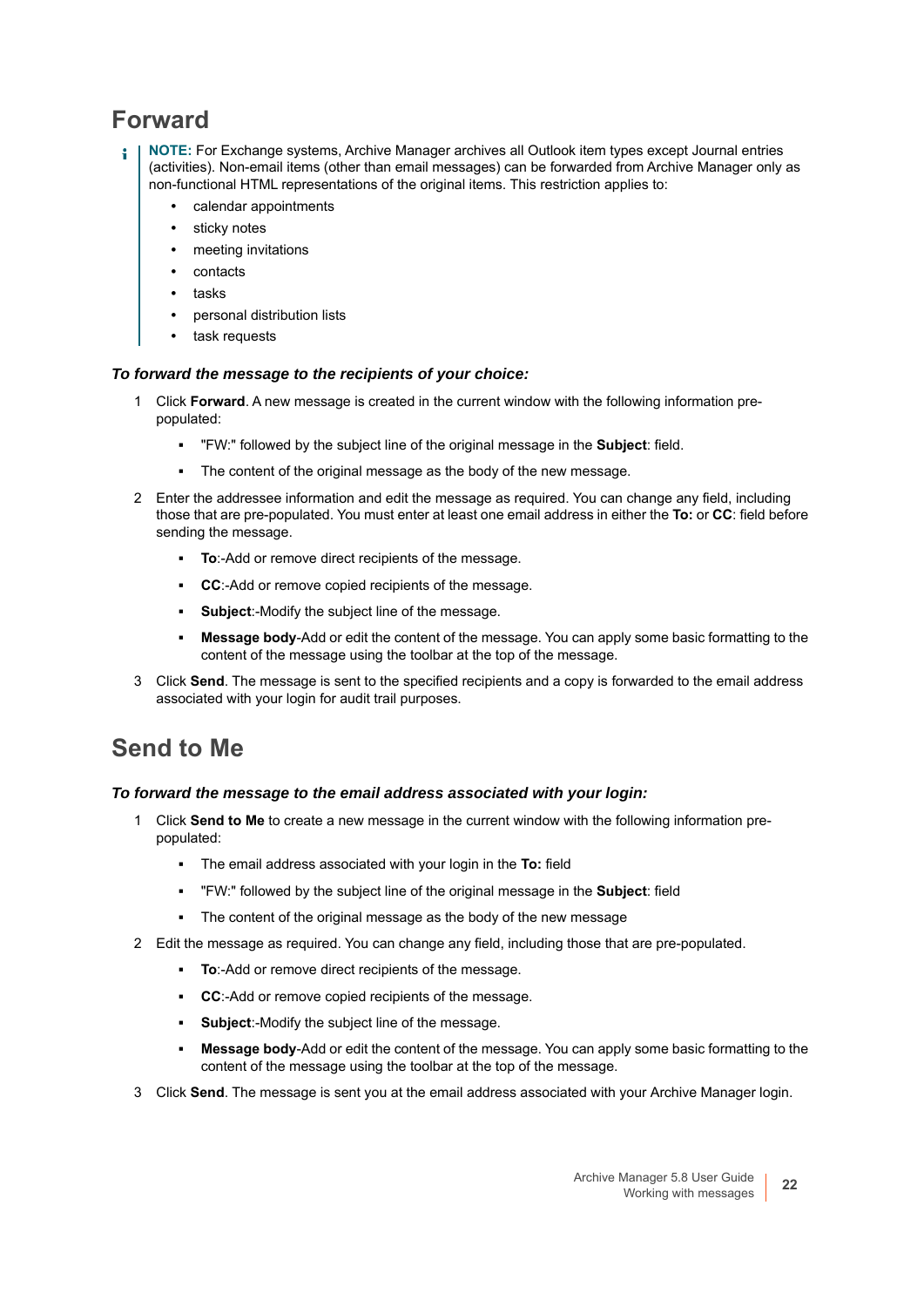### <span id="page-22-0"></span>**Copy**

### *To copy the message to another folder:*

1 Click **Copy**, and select **More Folders**.

The dialog box **Copy 1 message(s) to folder** opens.

2 In the dialog box, select the folder where you want to copy the message to, or create a new folder, and click **Copy**.

To create a new folder, hover on a mailbox or folder name, and click the more options icon [...] and select **New Folder**.

### <span id="page-22-1"></span>**Tags**

Tags provide a way of categorizing email messages within Archive Manager. This allows you and your organization to share and access your email data more effectively.

To view the tags associated with a message, click **Tags**.

### *To add one or more tags:*

- 1 Click **Tags** and select **Add new tags**.
- 2 Click on the text box, and select one or more tags available in the list.
- 3 Click **Submit**.

We recommend message tags be added only with the guidance or permission of your system administrator, since these are defined in the Administration area of Archive Manager.

### *To remove a tag:*

- 1 Click **Tags** and select the tag you want to remove.
- 2 Click **Yes** to confirm.
- **NOTE:** When you add or remove tags, the option **Include Parent Messages** will be available if you have the f permission "Search All Emails". This allows you to add tags to the messages you select and their parent messages (if any) at the same time, or to remove tags from messages and their parent messages. The parent message refers to the message that contains another message as attachment.

### <span id="page-22-2"></span>**Comment**

The **Comment** option of the message lets you add and view comments related to the selected message.

#### *To add a comment to a message:*

- 1 Click **Comment**.
- 2 Enter your comments.
- 3 Select whether the comment is private.
- 4 Click **Add Comment** to save your comment.

### <span id="page-22-3"></span>**View Images**

When a message body is reconstructed in the Archive Manger website, a security risk exists when the message body contains external references such as images or cascading style sheets. The Archive Manager website blocks all references to external resources beginning with *http://* and *https://*, except for hyperlinks.

To view the linked images, click **View Images** in the Toolbar.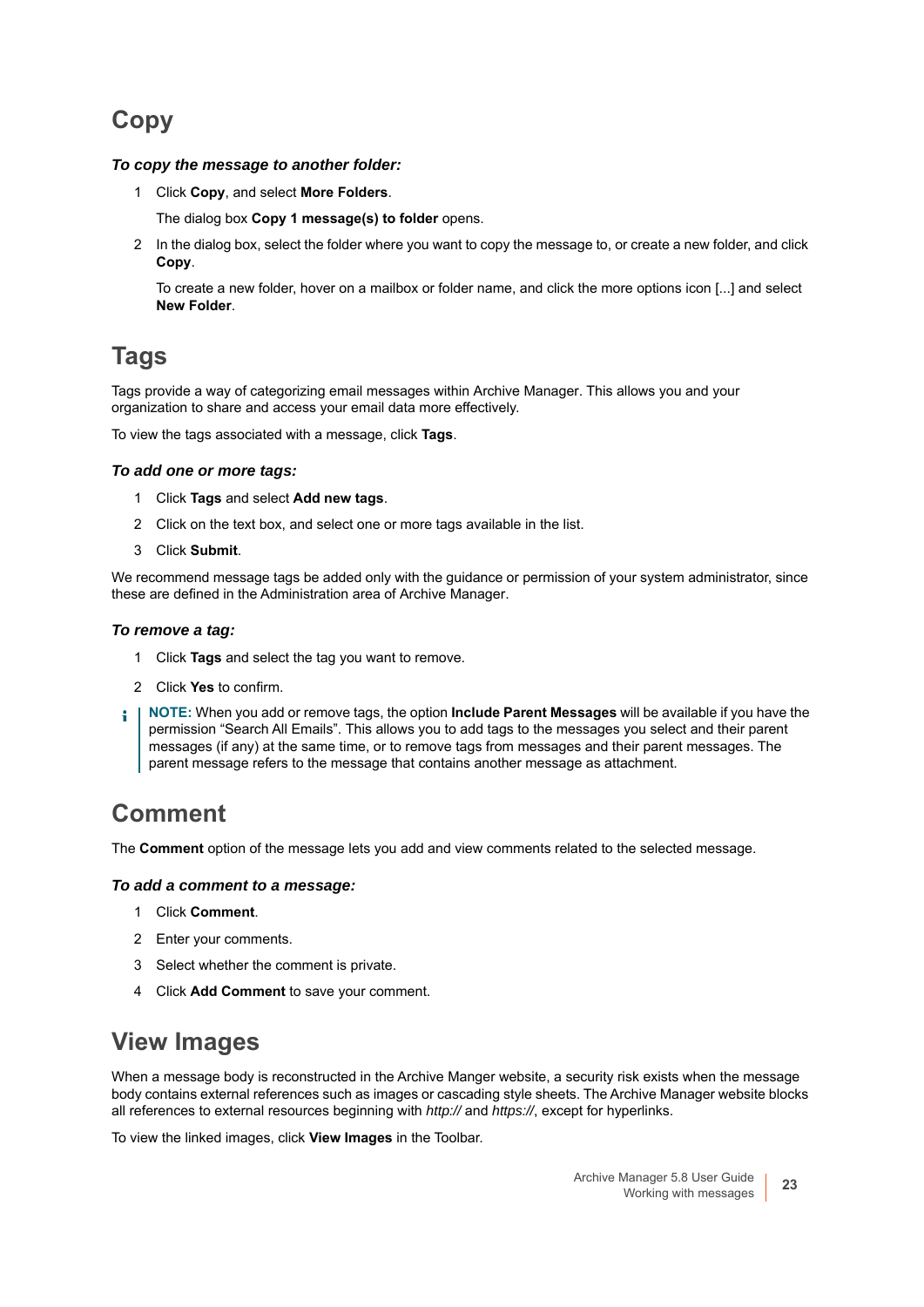### <span id="page-23-4"></span>**Export**

To export the message as MIME format, click **Export** in the Toolbar.

**NOTE:** The **Export** option is not available when you access from a mobile device. i I

### <span id="page-23-3"></span>**Print**

### *To print the message:*

- 1 Click **Print** to display the standard Print dialog box associated with your browser.
- 2 Alter any settings as required, and then click **Print** to print the message.
- **NOTE:** For more information on printing from your browser, see the application-specific help topics on i printing.

# <span id="page-23-0"></span>**Reconstructing messages using the Archive Manager Outlook Form**

The Archive Manager Outlook Form allows the user to reconstruct the stubbed message(s) and attachment(s) on the Exchange server using a supported version of Microsoft Office Outlook.

## <span id="page-23-1"></span>**Reconstructing stubbed messages with Windows Authentication**

Archive Manager Outlook Form automatically reconstructs messages and/or attachments when opened if Windows Authentication is used.

In order for stubbed message reconstruction to work, the user must automatically authenticate to the Archive Manager website. The recommended method for doing this is the add the Archive Manager site to the intranet zone, as described in the next section.

## <span id="page-23-2"></span>**Adding the Archive Manager site to the intranet zone**



If you open the Archive Manager Site and the **Internet**, **Trusted sites** or **Restricted sites** zone message appears in the status bar (as shown above):

- 1 Run Microsoft Internet Explorer.
- 2 Click **Tools | Internet Options** on the main menu.
- 3 In the **Internet Options** dialog, go to the **Security** tab.
- 4 Select the **Local** intranet zone, and click **Sites**.
- 5 If you are using Microsoft Windows 2003, skip to step 6. Otherwise, in the **Local** intranet dialog, click **Advanced**.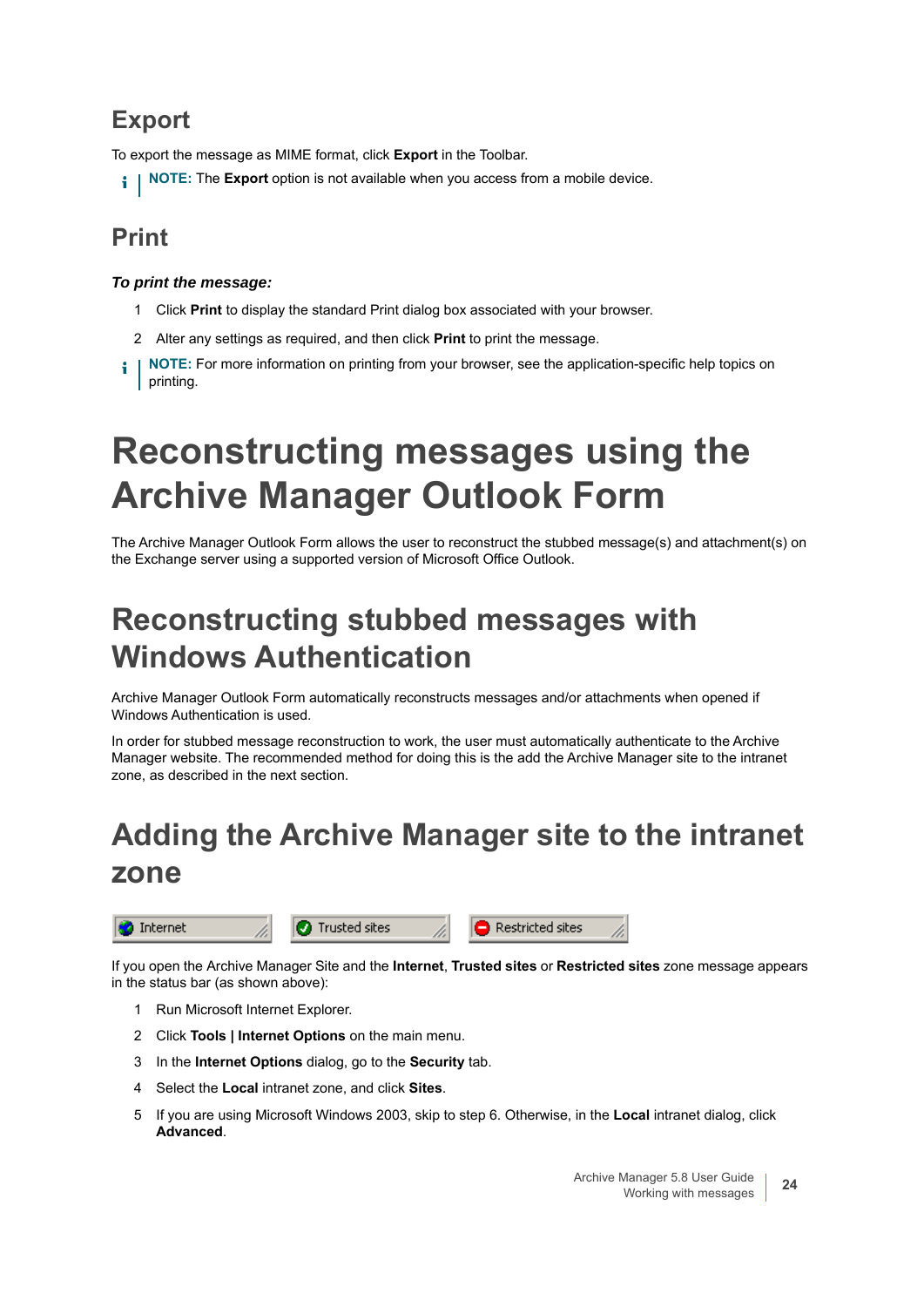- 6 Specify the Archive Manager URL and click **Add**. Then, click **OK**.
- 7 Back in the **Local** intranet dialog, click **OK**.
- 8 Select the **Local intranet** zone, and click **Custom Level**.
- 9 In the **Security Settings** dialog, go to the end of the security settings list.
- 10 Make sure the **Automatic logon only in Intranet zone** option is selected under **User Authentication | Logon**. If not, select the option.
- 11 Click **OK**.

## <span id="page-24-0"></span>**Opening stubbed messages from a shared folder**

To open stubbed messages from a shared folder, the user opening the message from the shared folder must have the **allow scripts in shared folders option** checked in Outlook. The user must also have access to the Archive Manager mailbox of the user sharing the folder.

# <span id="page-24-1"></span>**Reconstructing messages using Outlook Web App (OWA) reconstruction tool**

The Outlook Web App (OWA) reconstruction tool is installed through the Download Tools page of the Administration Website. For more information about the tool, refer to the *Download Tools* chapter of the Archive Manager Administration guide.

### *To reconstruct messages in the OWA with Exchange 2019, 2016 and 2013:*

- **•** Double-click a message in the message list to open it, and click **Quest Archive Manager** to reconstruct the message in the popup window. Or,
- **•** In the preview reading pane in non-conversation mode, click **Quest Archive Manager**. The message will be reconstructed and displayed in the reading pane.
- **TIP:** If the message body disappears in the reading pane after the message has been reconstructed for a ÷ while, refresh the web page to show it again.

#### *To reconstruct messages in the OWA with Exchange 2010:*

**•** Double-click a message in the message list to open it. The message will be reconstructed and displayed in the popup window.

Or,

- **•** In the preview reading pane in non-conversation mode, click **Reconstruct from Archived**. The message will be reconstructed and displayed in the reading pane.
- **TIP:** For Exchange 2010, preview reconstruction only supports Non-Conversation mode. Double-click ÷ reconstruction supports Conversation and Non-Conversation modes. To change to Non-Conversation mode, in the Arrange by... menu of the Outlook Web App, deselect the **Conversation** checkbox.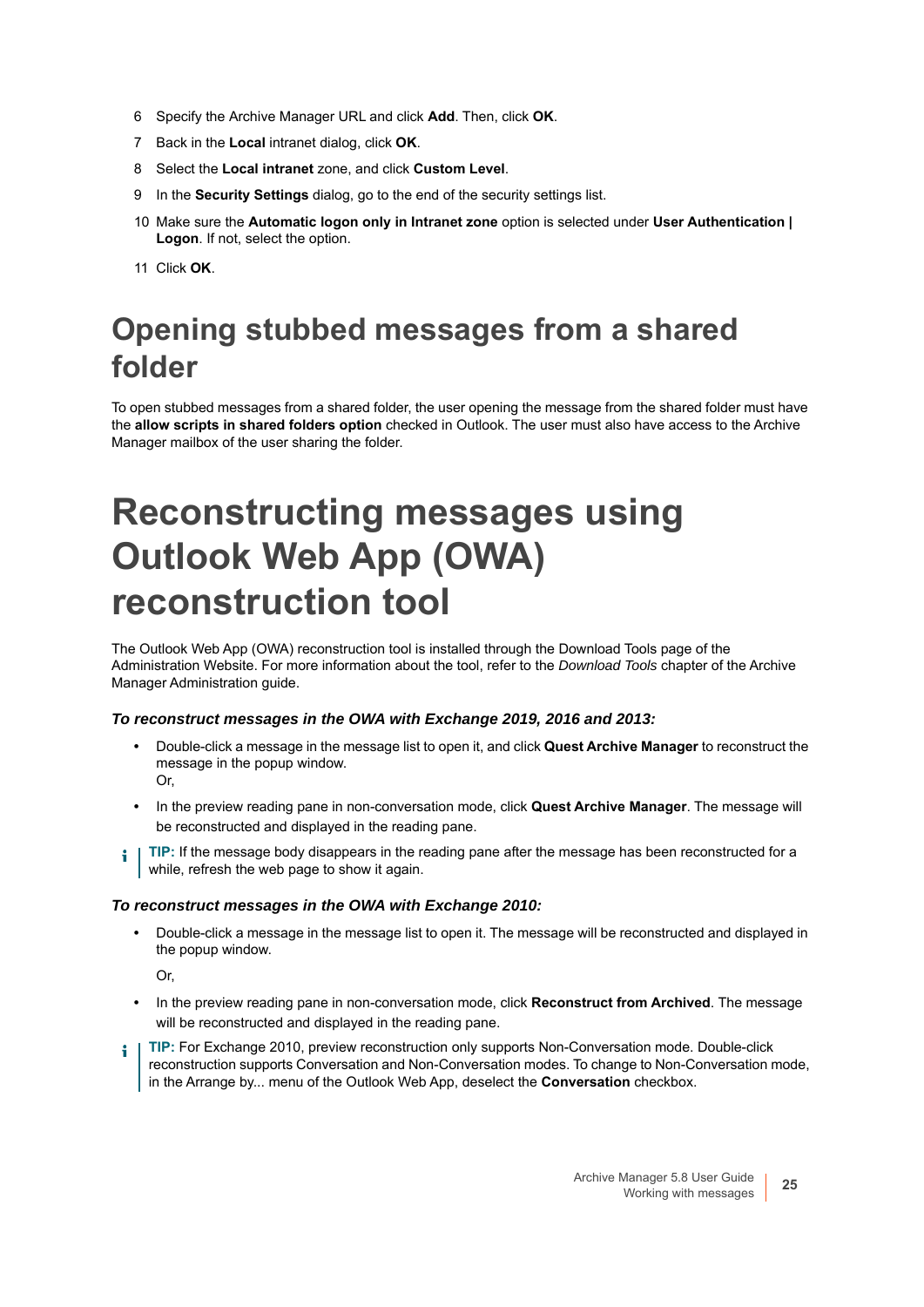<span id="page-25-2"></span>**Standard mailboxes**

- <span id="page-25-0"></span>**•** [About standard mailboxes](#page-25-1)
- **•** [Security](#page-26-0)

# <span id="page-25-1"></span>**About standard mailboxes**

Messages are organized into Mailboxes, mimicking the Mailbox structure of the Microsoft Exchange or Novell GroupWise mail server. In addition, Personal Information Store (PST) files can be loaded into Archive Manager, so Archive Manager can also access messages stored on your local computer.

**NOTE:** If you introduce changes to a PST file after it has been loaded into Archive Manager, these changes are not automatically reflected in Archive Manager. The PST file must be loaded again before new messages stored in the PST file will be displayed in Archive Manager.

Archive Manager uses an agent to scan email messages and dynamically build a folder structure that parallels the folder structure of Mailboxes found on the Microsoft Exchange server or within a PST file. The folders found in the Mailbox or PST file are automatically added to the **Standard Mailboxes** tab in Archive Manager, and can be displayed or hidden by expanding or collapsing the tree structure of the menu.

- **NOTE:** When using a mailbox, be aware of the following: ÷
	- **•** For Archive Manager to process the subfolders correctly, make sure their names do not coincide with the system folder names in Exchange or GroupWise. (e.g. Creating "Sent items", "Deleted Items" or "Trash" subfolders under Outlook Inbox/ GroupWise Cabinet might result in issues with folder display in Archive Manager).
	- **•** Because the folder agent is configured by the Archive Manager System Administrator to run at set intervals, if a message is placed into a folder on the Microsoft Exchange server, there may be some delay before the message is displayed in the parallel folder in Archive Manager.
	- **•** Archive Manager does not provide any email management functionality. The management of messages, such as creating Mailboxes or folders or moving messages between Mailboxes or folders must be performed using your email client application.
	- **•** Use extreme caution when deleting folders from the email client. You must allow sufficient time for the folder agent to discover the deletion and synchronize your Deleted Items folder accordingly before you empty the Deleted Items folder.

#### *To display messages stored in a mailbox or in a folder within a mailbox:*

- 1 Navigate to and select the m**ailbox** or folder from the **Mailboxes** menu, in the left sidebar. A list of the messages in the **mailbox** is displayed.
- **NOTE:** Selecting a mailbox or folder essentially executes a search in Archive Manager,and changes the i selected value of the drop down list to the right of the search box.
	- 2 Use the **Email Search** form to further refine the search if required.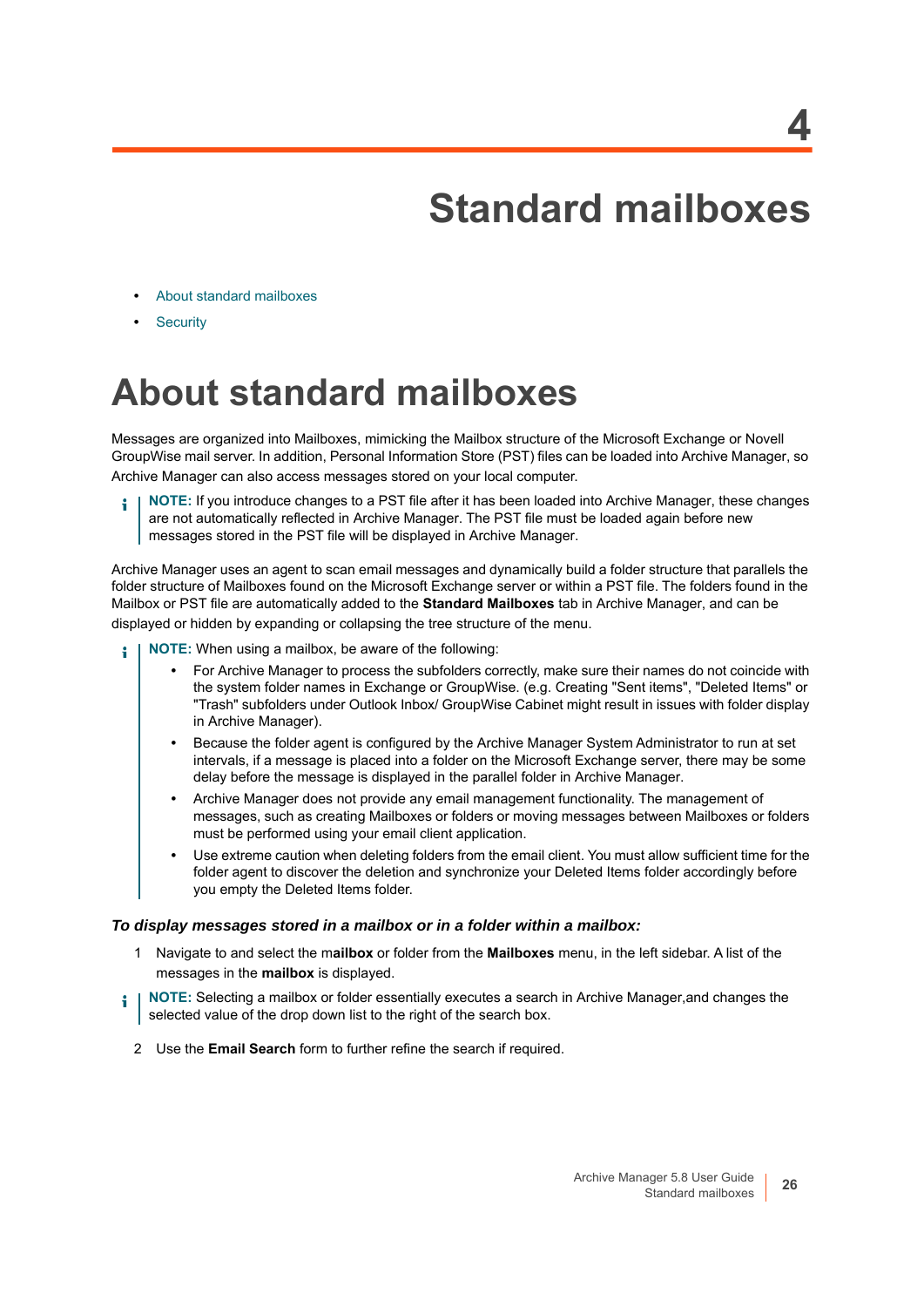# <span id="page-26-0"></span>**Security**

Security can be assigned to users to allow them to have access to your standard mailbox. [For more information,](#page-5-4)  [see Share my mailbox with other users on page 6.](#page-5-4)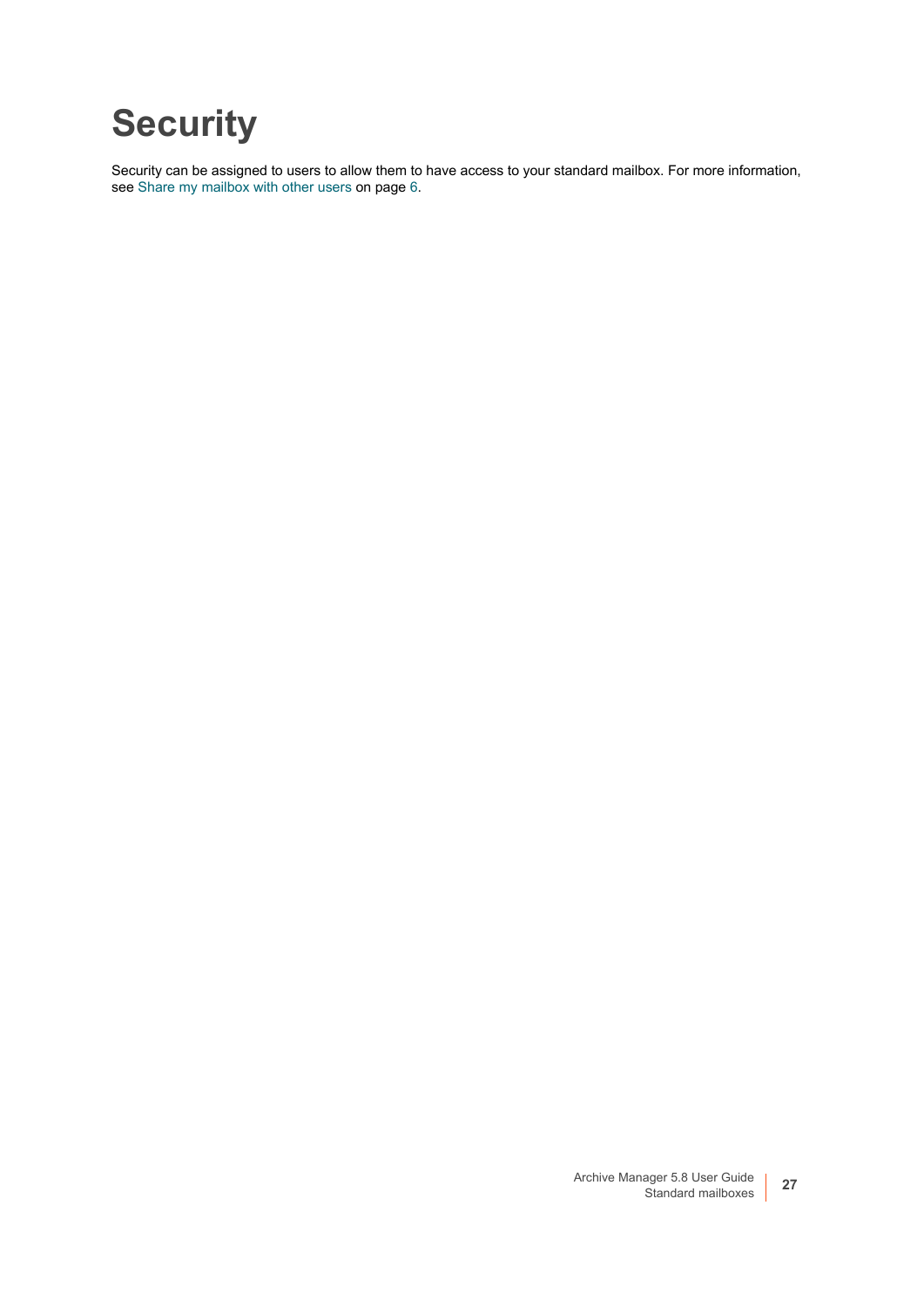# <span id="page-27-4"></span>**Custom mailboxes**

- <span id="page-27-0"></span>**•** [About custom mailboxes](#page-27-1)
- **•** [Add a custom mailbox](#page-27-2)
- **•** [Rename a custom mailbox](#page-28-0)
- **•** [Delete a custom mailbox](#page-28-1)
- **•** [Security](#page-28-2)

# <span id="page-27-1"></span>**About custom mailboxes**

Custom mailboxes let you select and copy messages into custom mailboxes and folders. You can group and copy messages from your personal Archive Manager results and copy these to user-defined mailboxes or folders. This provides the ability to group, for example, project- and customer related messages in a single Mailbox or folder, making investigations and research easier to manage.

**NOTE:** There is no limit to the number of custom mailboxes that you can create, and each one can have its i own security settings.

# <span id="page-27-2"></span>**Add a custom mailbox**

### *To add a custom mailbox:*

- 1 Click the **+New Mailbox** link under the **Custom Mailboxes** tab of the left sidebar.
- 2 Enter a mailbox name and click the check mark icon.

Alternatively, mailboxes can be created by taking the following steps:

- 1 Right-click an email message and select **Copy > More Folders**.
- 2 Click **+New Mailbox** in the **Copy 1 message(s) to folder** dialog box, enter a name for the mailbox, and click the check mark icon.

## <span id="page-27-3"></span>**Add folders to a custom mailbox**

Folders provide extra levels of detail to the custom Mailbox structure and operate in the same way as the folder structures within an email program.

### *To add a folder to a custom mailbox:*

- 1 Hover over the custom mailbox you want to add the folder to, and click the more options icon [...] and select **New Folder**.
- 2 Enter a name for the folder and click the check mark icon. The folder is created and appears underneath the custom mailbox.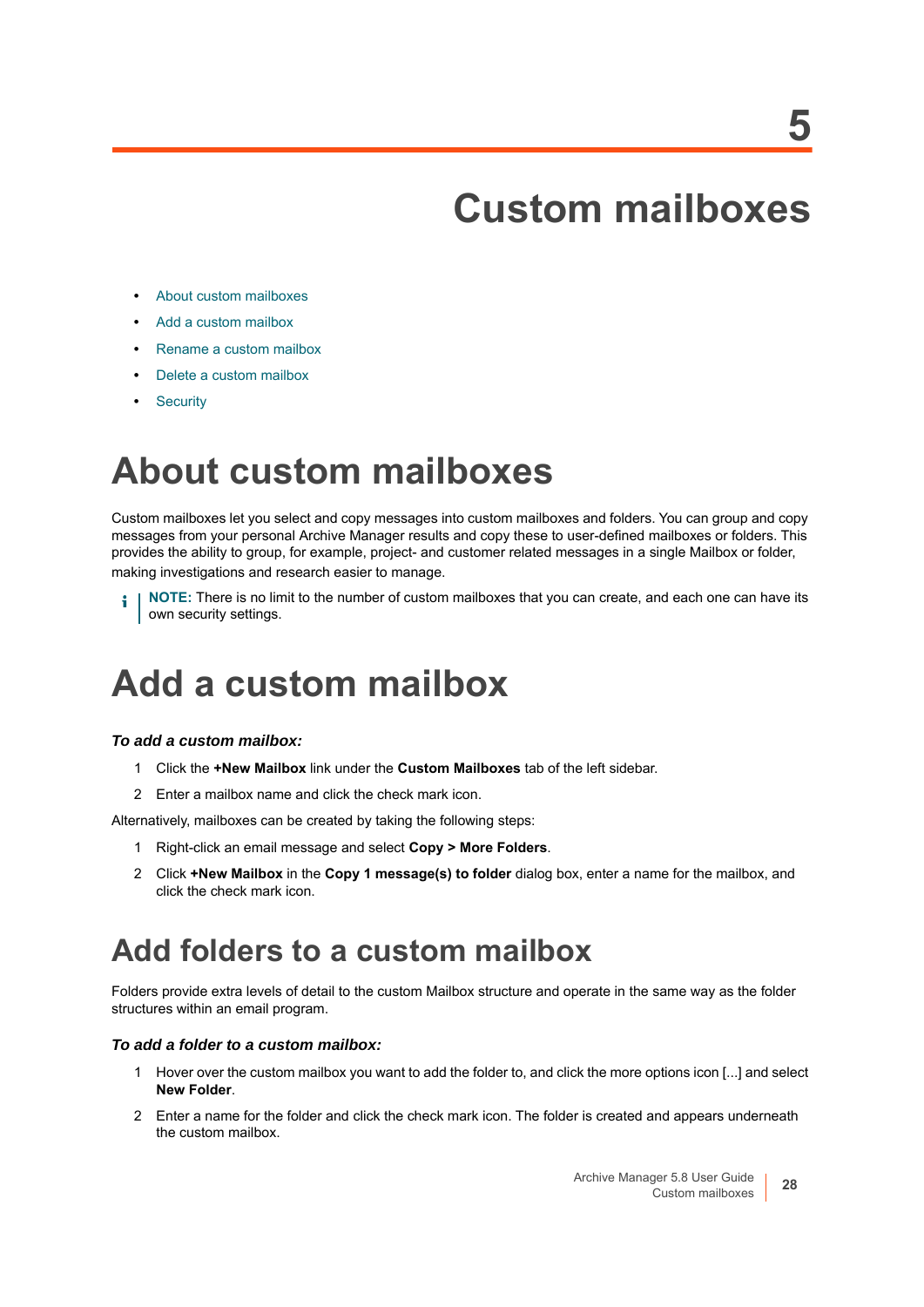### **Add messages to a custom folder**

### *To add messages to a custom folder:*

- 1 Search for messages as described in the [Searching email](#page-7-3) chapter.
- 2 Select the message(s) you want to copy to the custom Mailbox by checking the check box next to the message subject.
- 3 Select **Copy** > **More Folders**.
- **NOTE:** The Copy to Folder feature is no longer available to users without the Add/Edit Custom Mailboxes i security action.
	- 4 Choose the folder in the desired mailbox and click **Copy**.

## <span id="page-28-0"></span>**Rename a custom mailbox**

### *To rename a custom mailbox:*

- 1 Hover over the custom mailbox name, and click the more options icon [...] and select **Rename**.
- 2 Enter the new name for the custom mailbox in the text box and click the check mark icon.

## <span id="page-28-1"></span>**Delete a custom mailbox**

### *To delete a custom mailbox:*

- 1 Hover over the custom Mailbox name, select the more options icon [...] and click **Delete**.
- 2 Click **OK** to confirm the deletion.

# <span id="page-28-2"></span>**Security**

Once custom mailboxes have been created, Archive Manager provides the capability of assigning security to them. [For more information, see Share my mailbox with other users on page 6.](#page-5-4)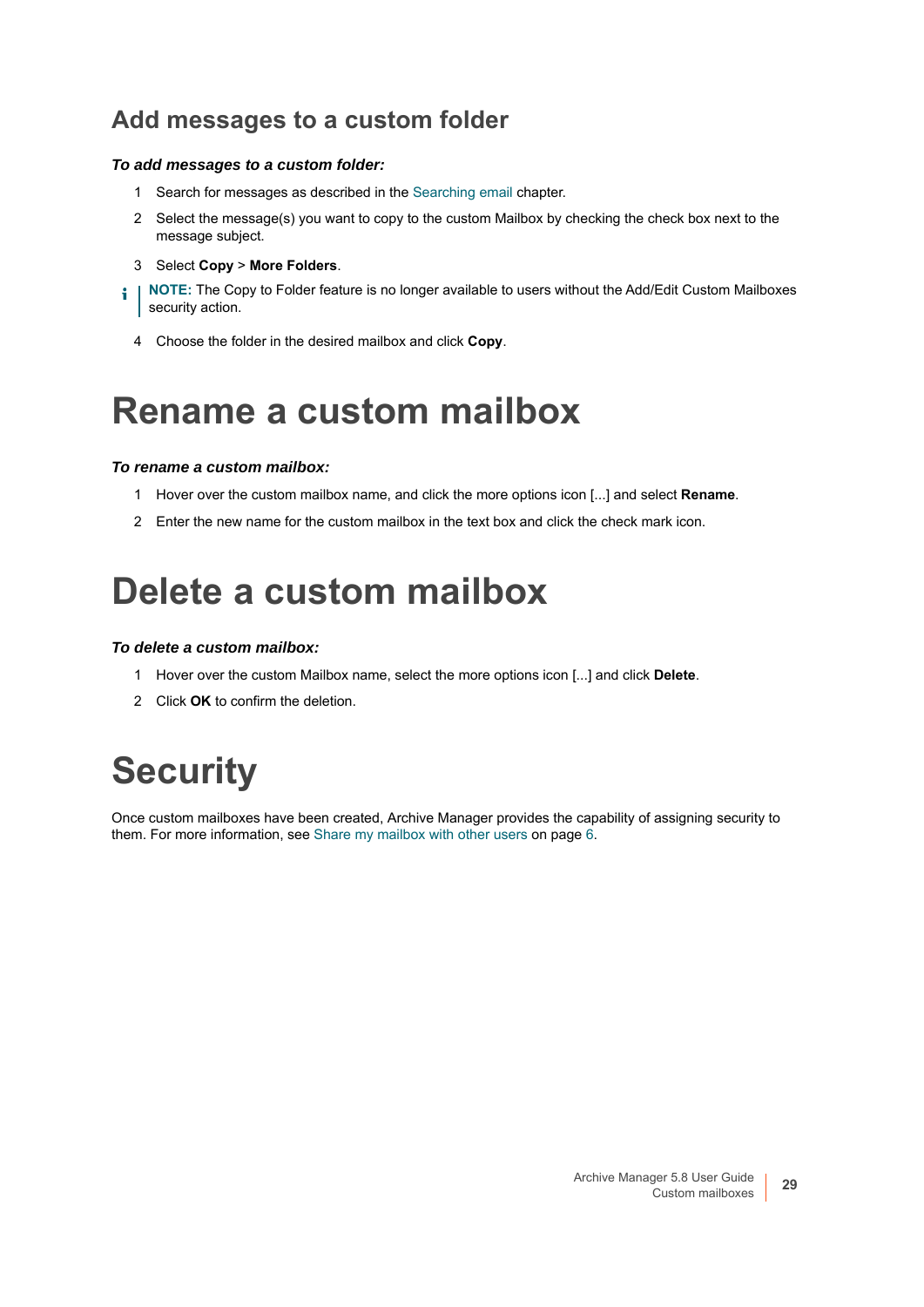# <span id="page-29-1"></span>**My Search Log report**

<span id="page-29-0"></span>My Search Log report provides you with a report of all the searches you have conducted within a specified date range. By default, it displays all searches conducted on the current day.

#### *To view this report for a different time period:*

- 1 Select **My Search Log** from the drop down menu in the top right corner of the screen.
- 2 Choose one of the following options to specify the date range:
	- **All** (Default) All viewed messages regardless of date received. This option must be used in conjunction with other criteria, such as search text or recipient information. Attempting to search using only the **All** option will generate an error.
	- **Today** Messages viewed on the current date
	- **Yesterday** Messages viewed on the previous day
	- This Week Messages viewed within seven days of the current date
	- **Last Week** Messages viewed within fourteen days of the current date
	- **This Month** Messages viewed on any day of the current month
	- **Last Month** Messages viewed on any day of the previous month
	- **Between** (and related fields) Messages viewed within a specified period. Use the **Date From** and **Date To** fields to specify the date range to search. Enter each date by selecting it from the pop-up calendar that appears when you click on the drop-down arrow next to the date entry field.
- 3 Click **Search** to execute the search.

Archive Manager also provides other types of reports which can be accessed from the Administration Website. For more information, refer to the Archive Manager Administration Guide.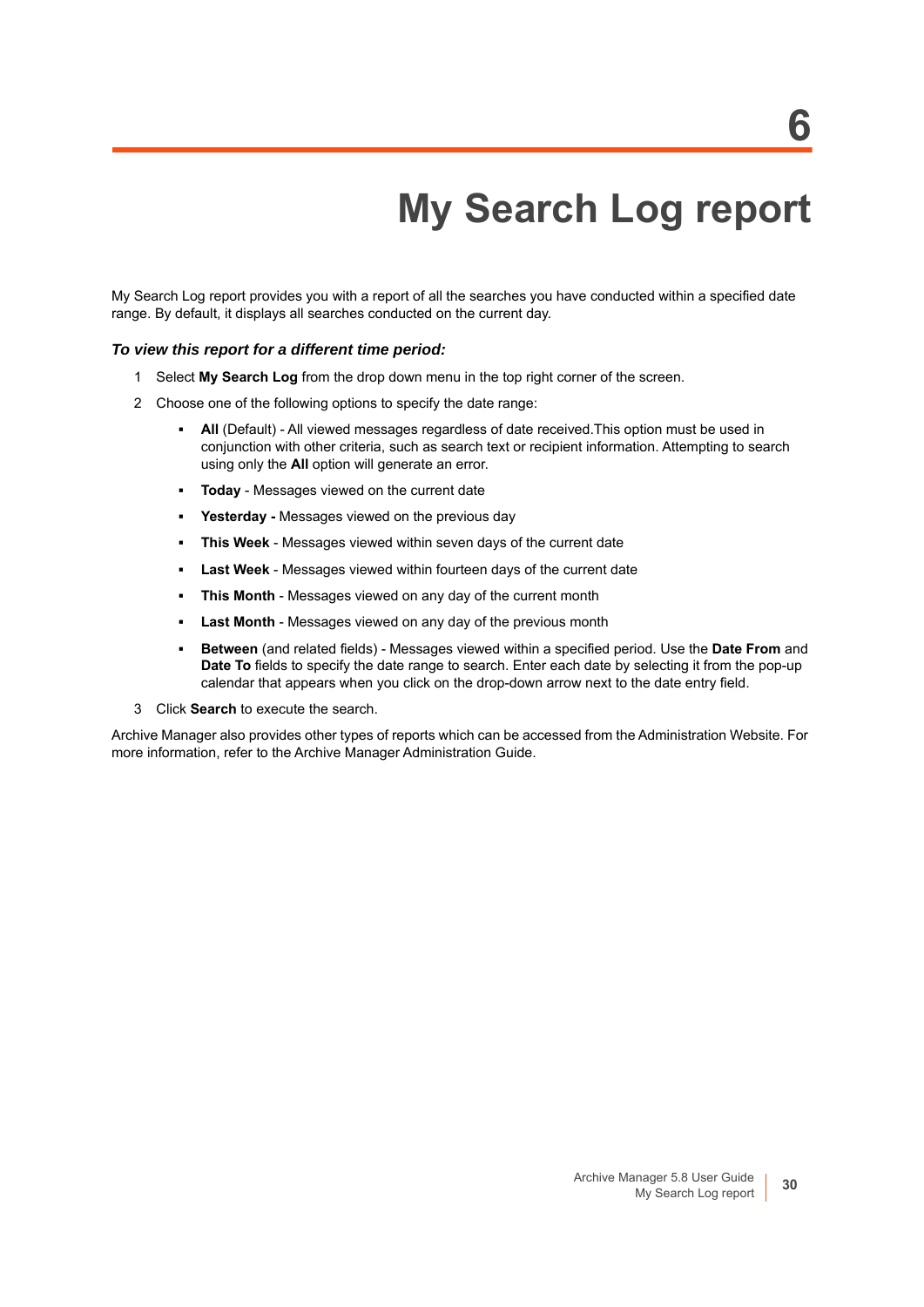# <span id="page-30-0"></span>**Working with hosted Exchange mailboxes**

- **•** [Overview](#page-30-1)
- **•** [Enabling access to a hosted Exchange mailbox](#page-30-2)
- **•** [Disabling access to a hosted Exchange mailbox](#page-31-0)

# <span id="page-30-1"></span>**Overview**

In order to support hosted Exchange, the Archive Manager website features a **Configure Archive Access** page that allows users to enable and disable access to their mailbox accounts in a hosted Exchange environment.

To open the **Configure Archive Access** page, click on the drop down menu in the top right corner, and select **Configure Archive Access**.

The **Configure Archive Access** page provides a list of your remote mailbox accounts, as well as the status of delegating the remote mailbox access to proxy credentials. The status can be one of the following:

- **Pending:** The delegating process is in progress.
- **Success**: Delegating mailbox access to (at least one set of) proxy credentials is successful.
- **Fail**: Delegating mailbox access to all proxy credentials has failed.

# <span id="page-30-2"></span>**Enabling access to a hosted Exchange mailbox**

Each hosted Exchange mailbox can have one owner, and only the owner can change the delegation settings for that mailbox. In order to configure a mailbox, you must be the owner. If a mailbox doesn't have an owner, you can become the owner by entering your Archive Manager login and the remote mailbox password when you enter your delegation settings when adding remote access. Only the owner of the remote mailbox can configure it.

### *To enable access to your hosted Exchange mailbox*

- 1 On the **Configure Archive Access** page, click **+ADD REMOTE ACCESS**.
- 2 Enter the following information:
	- **▪** Local Password (Passwords are not stored.)
	- **▪** Remote Email Address (If empty)
	- **▪** Remote Password
- 3 Select **Enable** for **Archive Access**.
- 4 Go to the **Agreement** section and read the text. Select the **I have read and understood the agreement**  checkbox.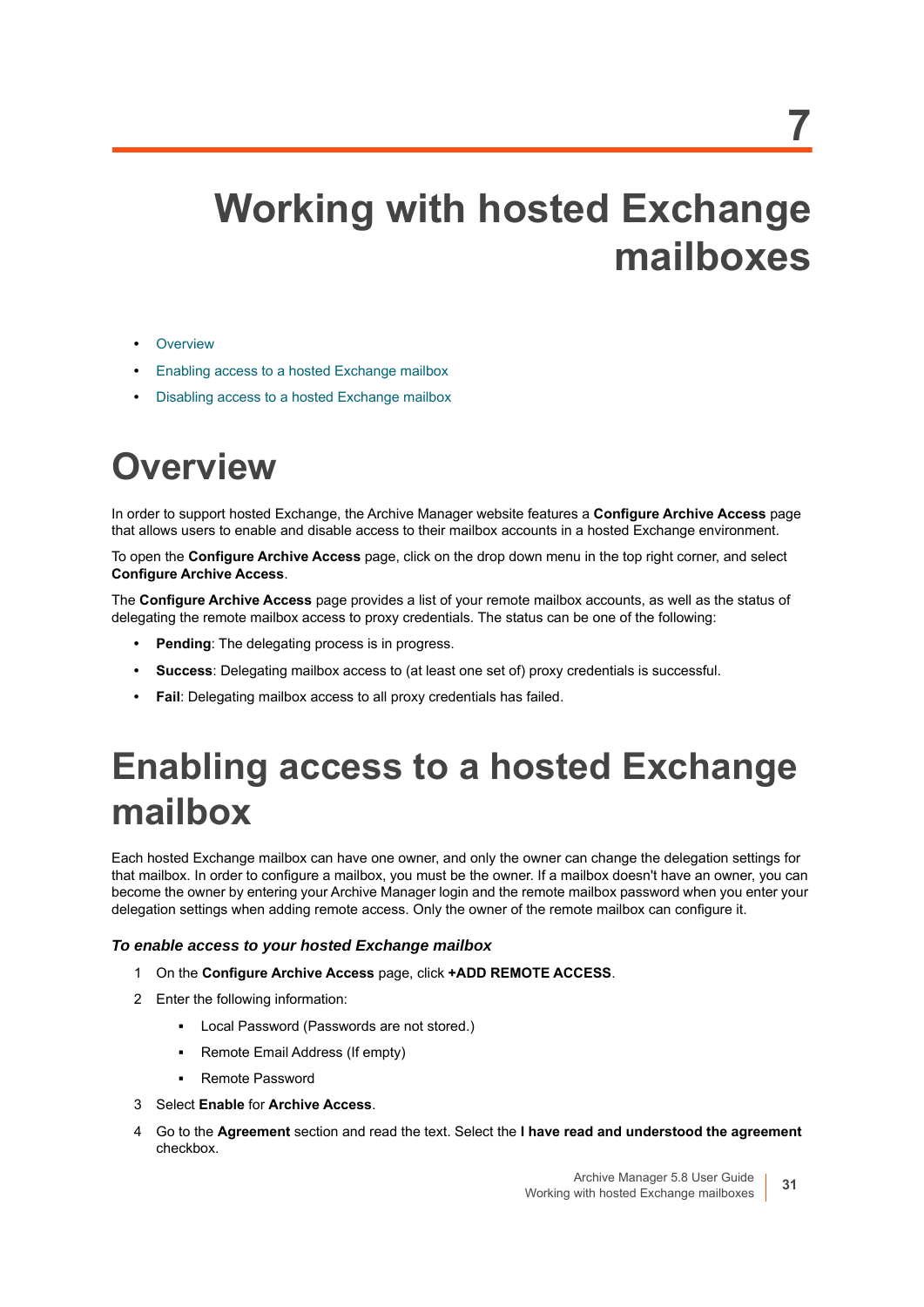#### 5 Click **Configure**.

This process may take several minutes, as the system needs to contact the remote server. If all the information has been entered correctly and no issues are encountered, a message is displayed at the top of the screen indicating success. If errors are encountered, an error message is displayed at the top of the screen.

To enable multiple accounts, type in the new remote account email address, and repeat the steps listed above. All accounts will be listed on the **Configure Archive Access** page. If enough accounts are listed, a scroll bar is displayed.

# <span id="page-31-0"></span>**Disabling access to a hosted Exchange mailbox**

Disabling remote access works the same as enabling, except that the **Disable** radiobox must be selected for **Archive Access**. Any disabled accounts still appear in the list on the **Configure Archive Access** page, but will indicate that they are disabled.

When you select the **Disable** radiobox for **Archive Access**, a radio box **Accessible by Archive Manager Administrator** will appear to ask whether you want to grant administrator access to the mailbox. Clicking **Yes** makes all existing messages public to any Archive Manager administrator.

**NOTE:** After you disable access to the hosted Exchange mailbox, Archive Manager will stop archiving messages from your hosted mailbox immediately, but the mailbox will be still visible to you in Archive Manager for a while until the operation is complete (the status shows Success).